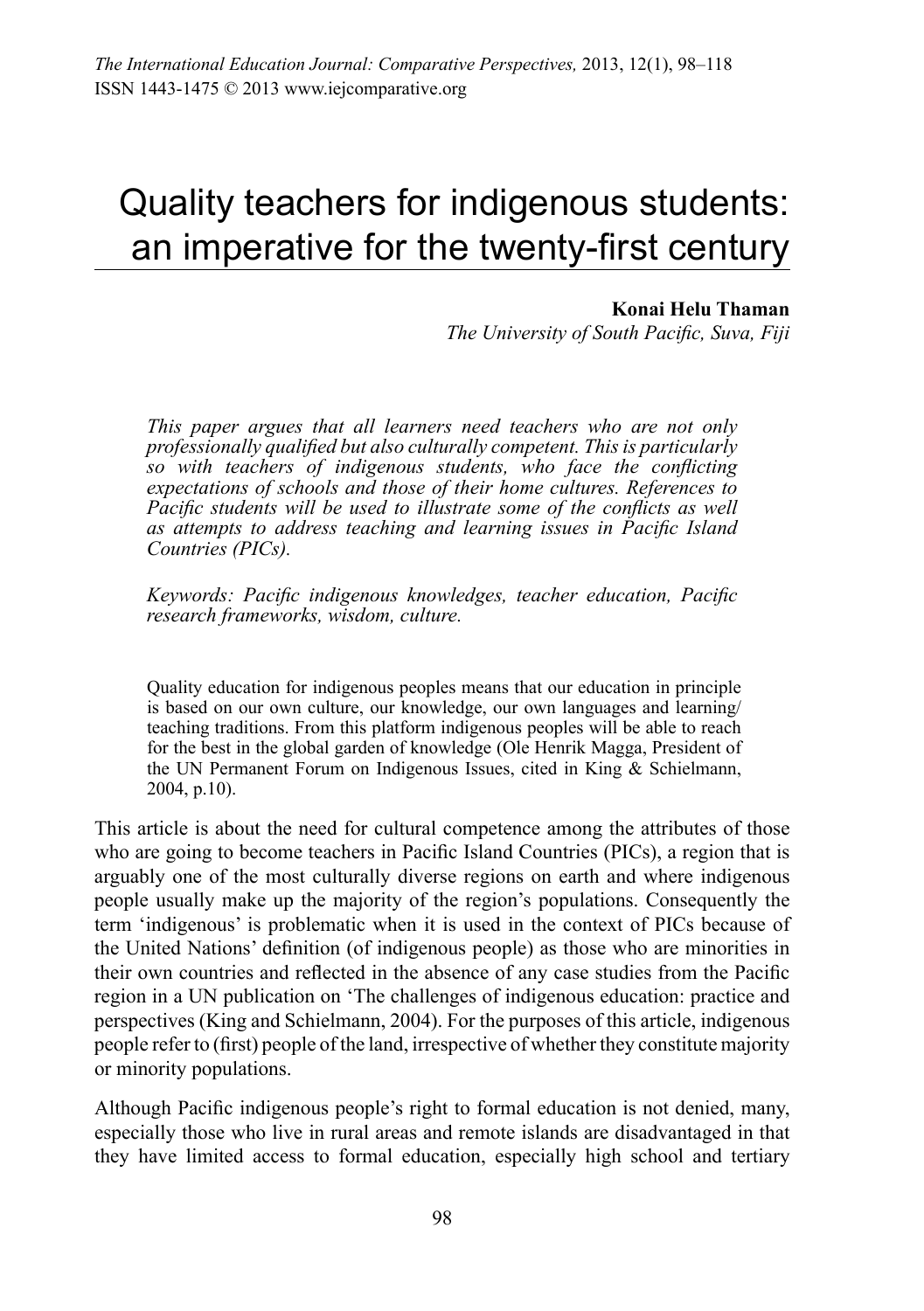education. This is particularly so in countries of Melanesia such as Papua New Guinea, Solomon Islands, and Vanuatu. Furthermore, the education that is provided in most PICs in the form of schooling is often culturally undemocratic in that it does not take into consideration the ways in which Pacific people are socialised, learn, and communicate with one another (Ramirez & Castaneda, 1974). Today, an important challenge for Pacific education, especially formal education, is how to prepare people to live in an increasingly globalised world and at the same time, develop systems of education that will ensure the survival and continuity of their (Pacific) cultures. This is the hidden message in all educational plans and an important part of the underlying principle in the Pacific Education and Development Framework 2009-2015. In order to make progress towards this end, Pacific education must first acknowledge the values and knowledge systems of Pacific peoples in order to ensure their survival and continuity, in the face of what UNESCO has called the increasing globalisation of foreign cultures, their languages, knowledge systems and communication networks.

For the purposes of this article, education is simply defined as 'worthwhile learning'. Formal education would refer to organised, institutionalised, worthwhile learning as in schools; non-formal education to organised, non-institutionalised, worthwhile learning; and informal education, to worthwhile learning that is not organised and not institutionalised. Indigenous education refers to the education systems of indigenous peoples that was, in relation to Pacific Island communities, the dominant system of education before the introduction of schools, but now exist only outside of schools mainly in rural areas. Culture is defined as the way of life of a people that includes their values and knowledge systems expressed through their language(s). Of all the definitions of culture that exist, the UNESCO one is the closest to the way indigenous people themselves see culture. UNESCO recognises that culture in inclusive of spiritual, material, intellectual and emotional considerations, and provides the foundation for education for sustainable development (UNESCO, 2005). This view is different from the way culture is perceived by many Westerners, or expressed in various formal documents where it is often seen as a variable and separate from others such as economy, environment. I distinguish between culture and ethnicity. Whereas ethnicity, like race, is a notion based on biology and shared gene pools, culture is a social concept, based on shared values, behaviour, and performance. Membership of an ethnic or racial group is determined by biology; whereas membership of a cultural group is determined by behaviour and performance. People may belong to a particular ethnic group but do not identify culturally with that group. Pacific people did not have a notion of ethnicity before European contact but they had a concept of culture in that they were aware of people who were different from them because they behaved differently towards one another as well as towards others (Linnekin and Poyer, 1990). The distinction is of particular interest to educators in that while a person's ethnicity cannot be changed, culture is learned and a person may later choose which cultural group(s) s/he may wish to be identified with and/or belong to. Indigenous education is used here to refer to a system of worthwhile learning associated with the cultures of indigenous peoples. In this article, I shall outline the main features of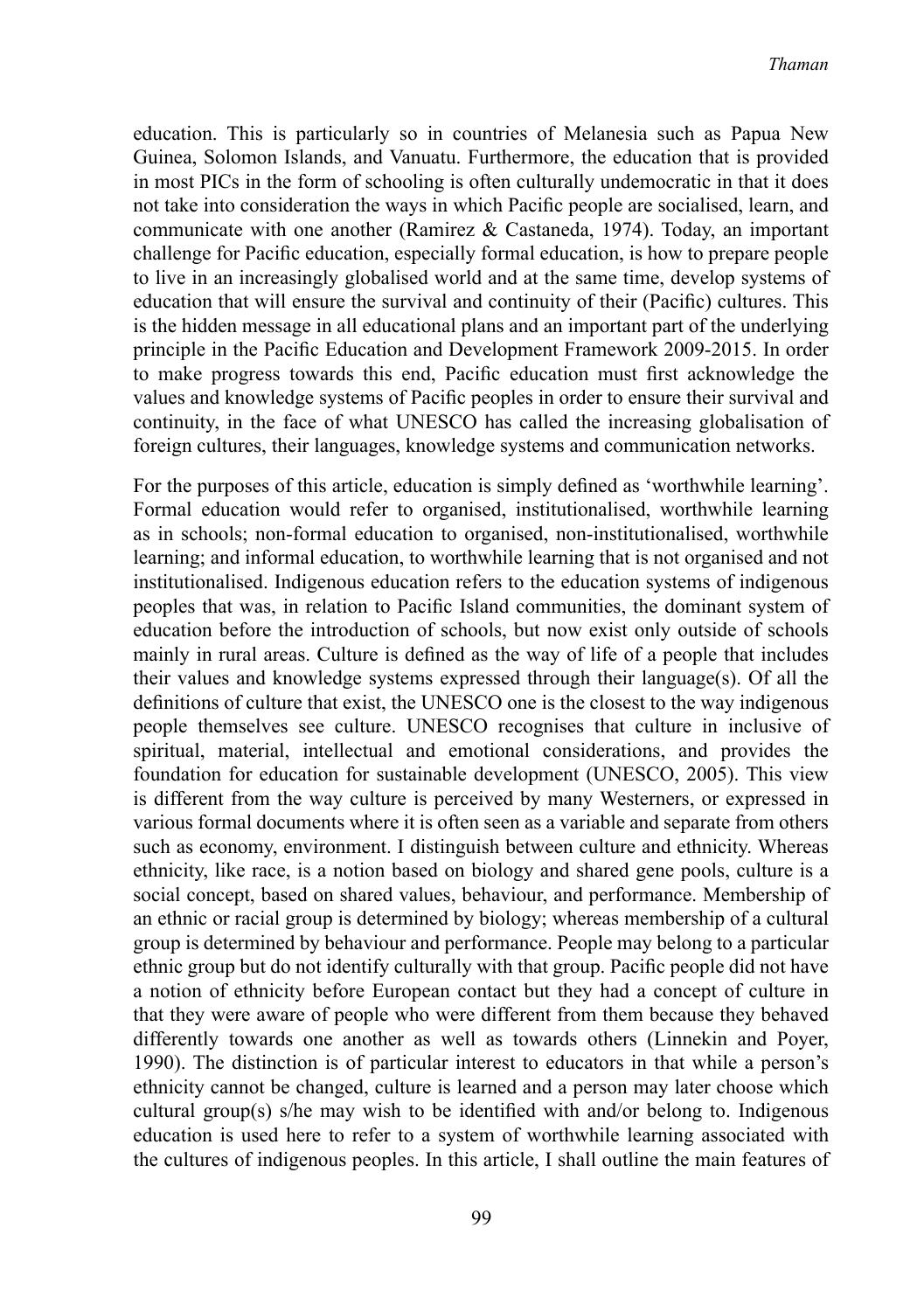Pacific indigenous education, and how they differ from schooling, in order to draw out so called strengths and weaknesses in each, in light of the cultural contexts and learning needs of Pacific people. I will then outline examples of what Pacific scholars and researchers are currently trying to help improve learning not only for indigenous students but also prepare future teachers to recognise the special learning needs of indigenous school children.

## **Education before schools**

Before schools were introduced to Pacific Island communities in the early part of the 19th century, (indigenous) education was the joint responsibility of extended family members and the community. In today's expression, we would say that learning was mainly non-formal and informal, underpinned by shared values derived from culture, aimed at cultural survival and continuity. The content of learning was sourced from life itself and drawn from a knowledge system and epistemology that had existed for thousands of years. Cultural values underpinned the processes of teaching and learning and through observation, imitation and practical activities, the accumulated knowledge, skills and values of the culture were transmitted to the next generation, using the vernacular language, by appropriate persons, usually elders, to future generations. Successful learning was judged through people's behaviour and performance and a person's failure to behave appropriately (to know what to do and do it well) was largely a reflection of poor teaching, because teachers were supposed to model the (appropriate) behaviour expected of young people. Indigenous education may be said to occur in an eco-cultural environment where learning was facilitated by those who themselves had mastered the worthwhile knowledge, skills and values that were expected to be passed on (Thaman, 1985; 1988).

When Christian missionaries established schoolsin various Pacific island communities less than two hundred years ago, no one asked how Pacific people conceptualised wisdom, learning, teaching or knowledge or what values were emphasised. Missionaries introduced schools complete with introduced conceptual frameworks, sets of practices and values which were supposed to offer Pacific people opportunities for enlightenment, civilisation, and later cash employment. The main aim of schools and the newly established religious bodiesthat introduced it was conversion of learners to a new religion and a new way of life, amounting to a transformation of Pacific peoples, their cultures and communities. The content of schooling was in the form of subjects, sourced from books, which contained what was considered worthwhile based on a different (European) epistemology. Christian values provided the rationale for teaching and learning and the teachers were foreign missionaries who had learned and transcribed the language of the people. Learning was confined to special places called schools and special people (teachers) were required to teach the new subjects to those who attended school. Learning was mainly through rote as much of it did not relate to real life; it was assessed through pen and paper tests and those who failed dropped out of school and did not proceed to the next level of learning. Thus it is probably safe to say that schooling has largely resulted in the destruction and/or the devaluing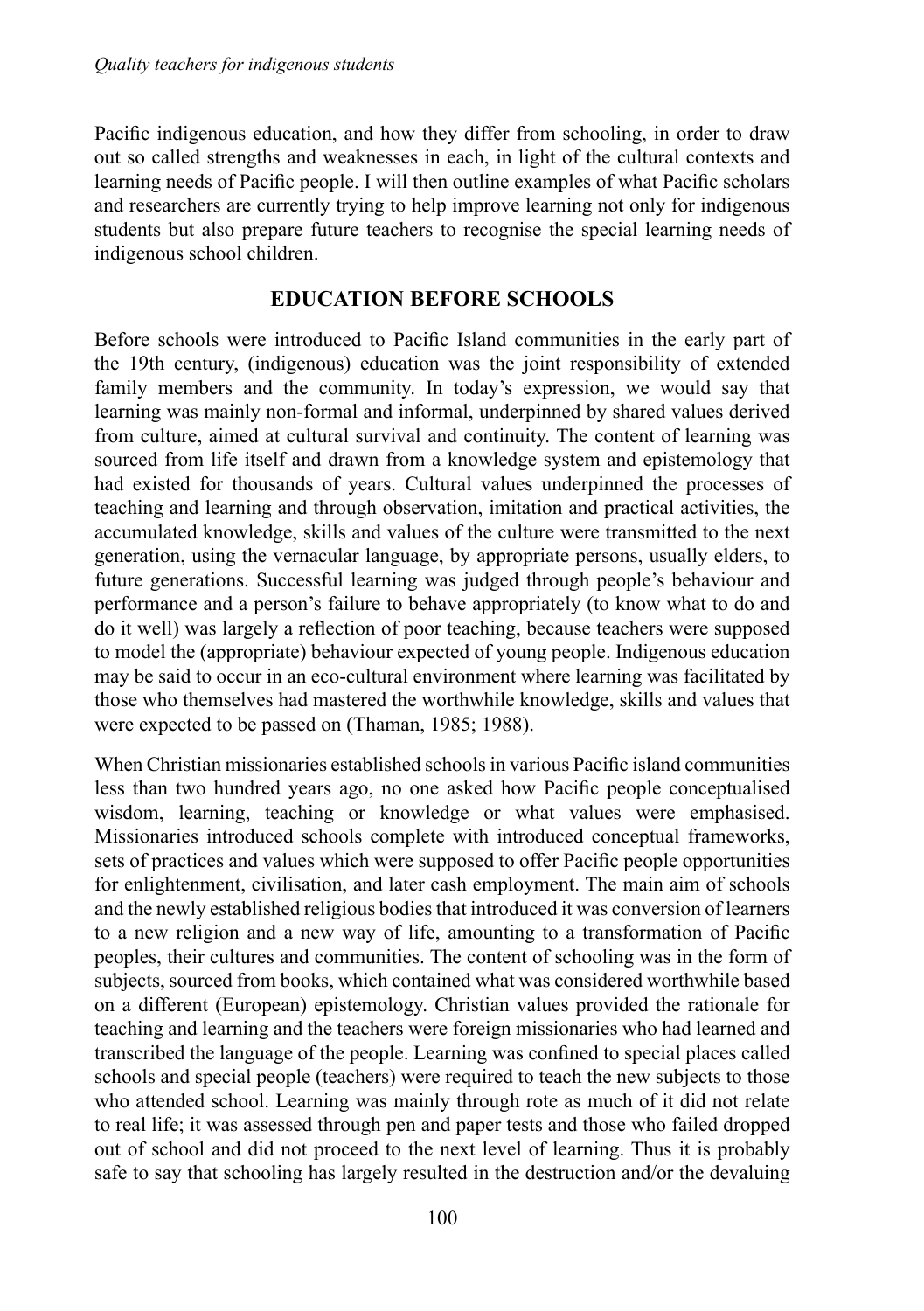of Pacific indigenous educational systems together with the values and knowledge that underpinned them. The assumption then, as it is now, was/is that whatever was deemed worthwhile to learn and to teach in Europe (or now in the U.S.A., Australia and New Zealand) was important for the livelihoods of Pacific people as well. The content and processes of schooling was (and is) assumed to be 'universal' and culturefree. However, during the past two decades, and encouraged by the UN World Decade for Cultural Development (1987-1997), and now The UN Decade of Education for Sustainable Development (DESD), an increasing number of Pacific people and communities have been asking questions of their education systems and some are trying to put culture back into the formal education process as a way of addressing the deteriorating quality of school education in most parts of the region or just because it is important for its own sake (Thaman, 1992; Pene, Taufe'ulungaki, & Benson, 2002: Lini, 2002; Thaman, 2010). The implications of this trend for teacher education has been a major concern of several educational initiatives in the region, including those associated with the UNESCO Chair in teacher education and culture, located at the regional university of the South Pacific and PRIDE.

## **Culture, Teaching and Learning**

Western social scientists tell us that culture matters because of the way it shapes people's beliefs and attitudes, their roles and role expectations as well as the way they interpret and make meaning of their own and other's behaviour (Eagly and Chaiken, 1998). Sociologists in particular assert that role expectations, learned and internalised through the process of socialisation, help guide people's behaviour and social interactions, and when people from different cultural backgrounds use their own individual cultural cuesto define and interpret role expectations of others, role conflicts often result. Similarly, communication problems often arise from a lack of knowledge and understanding of cultural norms and cues, deemed important for interpreting the behaviour and conduct of those involved in the communication process, such as, for example, between teachers and students (Riley, 1985; Widdowson, 1987; Ninnes, 1991; Taufe'ulungaki, 2000). Central to the teaching/learning process and among the things that usually influence and affect teachers' and learners'role expectations is what has come to be known as role boundary, which, when breached and unfulfilled, often results in conflict situations (Coleman, 1996). The notion of role boundary seems to be akin to the pan-Polynesian concept of va/wah, which in many Polynesian cultures commonly refers to both a physical as well as a metaphorical space that defines and sanctions inter-personal as well as inter-group relations (Thaman, 2002). Pedagogy however, mediates role boundary although pedagogy itself is shaped by the cultural values and ideologies of the society in which it originates and teachers transmit and reinforce the cultural values that are embedded in their teaching approaches (Barrow, 1990; Leach, 1994; Kelen, 2002). Where indigenous students are concerned, teachers must be qualified professionally as well as be culturally sensitive (Thaman, 1999a).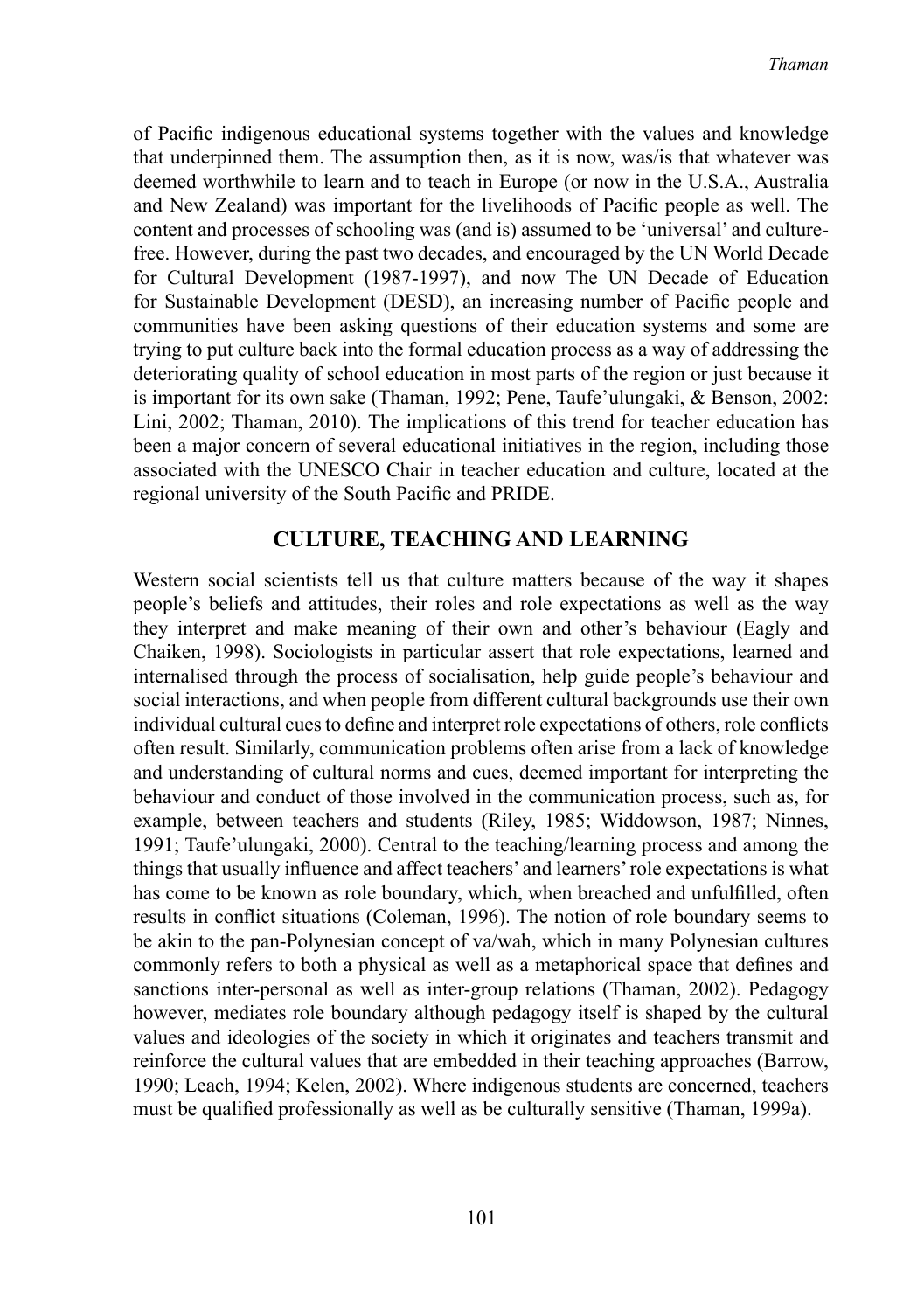# **A culturally diverse region**

Members of a Pacific cultural group share a cultural history, sustained and maintained by its own language, epistemology and way of seeing the world. The Pacific Island region has over a thousand unique cultural groups each with its language, knowledge and value systems underpin the indigenous education of group members. Most Pacific cultures have existed for thousands of years, and it has been suggested by writers such as Linnekin and Poyer (1990) that Pacific peoples' different responses to the onslaught of outside forces such as colonialism (and now globalisation) was, and continue to be, a function of their cultural differences. In PICs the relationships between culture and education are usually expressed in two ways: the first relates to the conflicting emphases of formal education (schooling) with those of most learners''home' cultures resulting in what Little (1995) 'cultural gaps'; and, the second relates to the role of schooling in the development of cultural and/or multi-cultural literacies along the lines that Hirsh (1988) suggests. Both are important considerations in the mover to re-examine Pacific education by Pacific researchers and scholars especially in the last two decades, reflected in the activities of the Rethinking Pacific Education Initiative (RPEI).

## **Schooling and indigenous education**

The RPEI was partly the result of a concern for the continuing dominance of mainly European based knowledge, skills and values in the curriculum of Pacific Island schools and how they have helped transform not only the structures and processes of Pacific indigenous education systems but also the way Pacific people see themselves, their environments, as well as the way they think and communicate with one another. The early 1990s saw an increasing number of Pacific-based educators expressing concern about the school curriculum and called for a more concerted effort to create more culturally inclusive curriculum for PICs (Teasdale and Teasdale, 1992). Many have embarked on theorising their own education as well as their education systems, in an attempt to clarify for themselves the differences between their received wisdom (from their formal, mainly Western education) and the wisdom of the cultures in which they grew up and were socialised, and from which they gained important knowledge, skills and values (Thaman, 1993; Nabobo and Teasdale, 1995; Taufe'ulungaki, 2000; Bakalevu, 2000; Thaman, 1988; 1992; 1993). This has been a welcome development especially given the argument that the difference between these two (sources) is small for those students whose home cultures are attuned to the culture of formal education but large for those (students) whose home cultures are vastly different from the culture and expectations ofschooling (Little, 1995) and the continuing trend of Pacific learning environments to be culturally undemocratic (Thaman, 1993; 2000).

Teaching and learning in a foreign language, characteristic of most classrooms in PINs is probably the most obvious example of a culturally undemocratic learning environment. Language is often seen as a key player in the development of thinking and understanding as well as the transmission of these to future generations. The way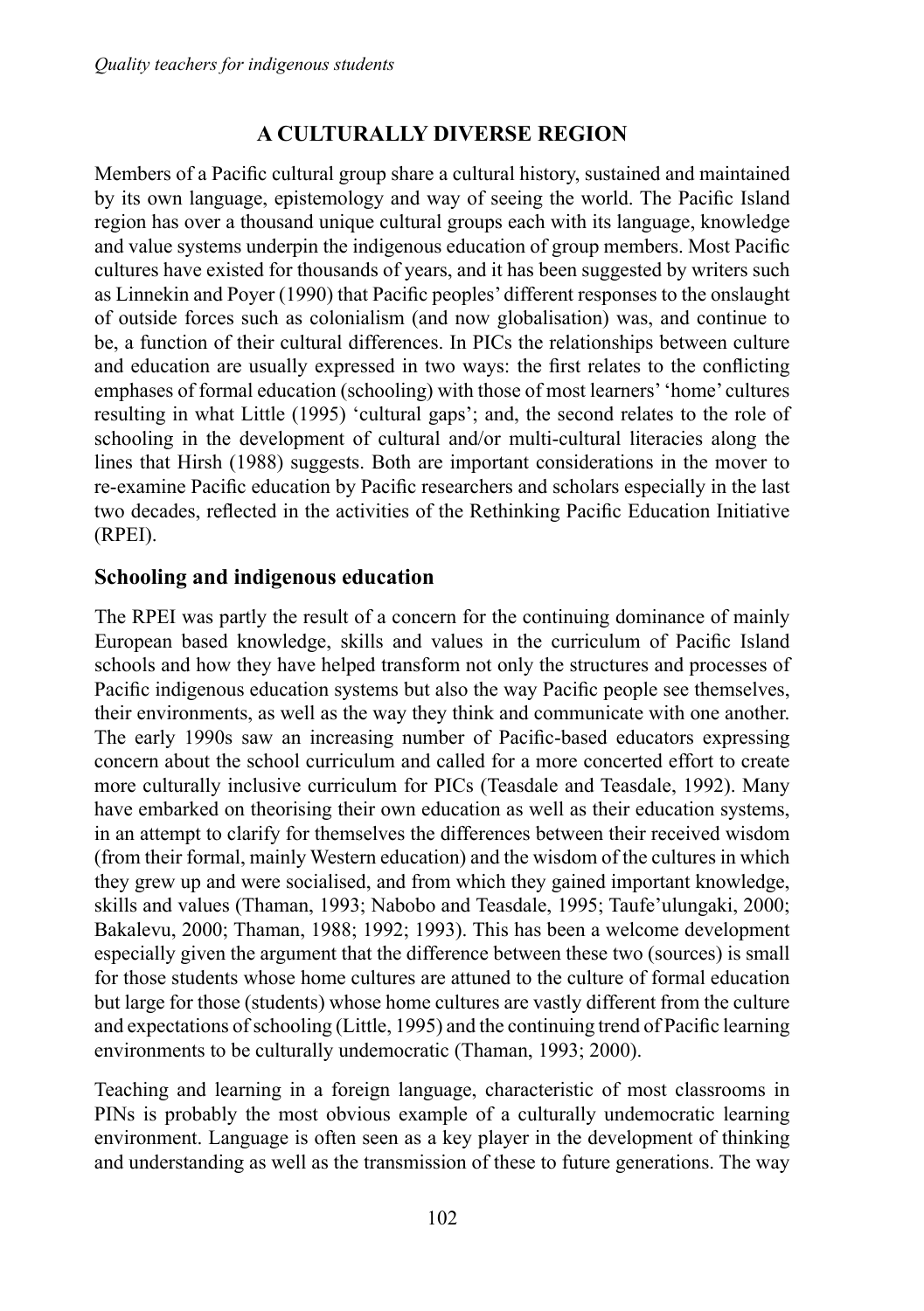schools transmit knowledge is based on the assumption that knowledge has distinct irreducible forms which provide the basis for subject divisions and competence in a subject is gained serially while learning is seen as an ordered progression through a hierarchy of knowledge and skill, mediated through language. The point to emphasise here is that it is from value and belief systems that cultural groups develop rules of behaviour including those of communicative conventions, and teaching and learning strategies which are consistent with their own values and beliefs (Taufe'ulungaki, 2002, p.18). My study of Tongan teachers reflected the importance of Tongan values and beliefs in their perceptions of the goals of schooling in Tonga – which it ought to prepare students to be poto – knowing what to do and doing it well, within the context of Tongan culture. Unfortunately the structure as well as the processes of schooling does not reflect the value emphases of the culture, which include: consideration of the spiritual; respect for authority; kinship and interpersonal relationships; restraint behaviour; concrete and specific contexts; traditions and customs; and 'ofa (compassion) (Thaman, 1988).

In relation to learning and thinking styles, Taufe'ulungaki (2000) argues that thinking of Pacific islanders is mainly right-brain dominated emphasising creative, holistic, circular, and people focused, with the main learning strategies being observation and imitation rather than verbal instruction; trial and error rather than oral instruction; behaviour and performance in real life situations rather than practice in a simulated or contrived setting; mastery of context-specific skills rather than learning of decontextualised and generalisable principles; and, people and process oriented rather than issues or objectives oriented.

For millennia, Pacific cultures provided the framework and the lens through which most people see themselves and their world. Today Pacific peoples share worldviews that comprise intricate webs of inter-relationships, providing meaning to, and frameworks for, daily living and cultural survival. Generally manifested in various kinship relationships, such frameworks not only define particular ways of being and behaving but also ways of knowing, types of knowledge and wisdom, and how these were/are passed on and/or communicated to others. Many Pacific people today believe that for the sake of cultural survival and continuity, schools (and in turn teachers) should have a role in the transmission of the best of Pacific cultures, especially their languages, to future generations of Pacific people (Pene, Taufe'ulungaki, & Benson, 2002: Johannson-Fua, 2006). This is particularly important today as the global market ideology pervades the lives of even the smallest and most isolated Pacific community. With globalisation, education is increasingly seen as a commodity (to be sold) in the global market place and developed countries such as Australia and New Zealand have been proactively marketing their educational services everywhere including in PICs making issues such as cross cultural transfer, globalised curricula and appropriate teaching and learning strategies important for Pacific people (Mathewson and Thaman,1998).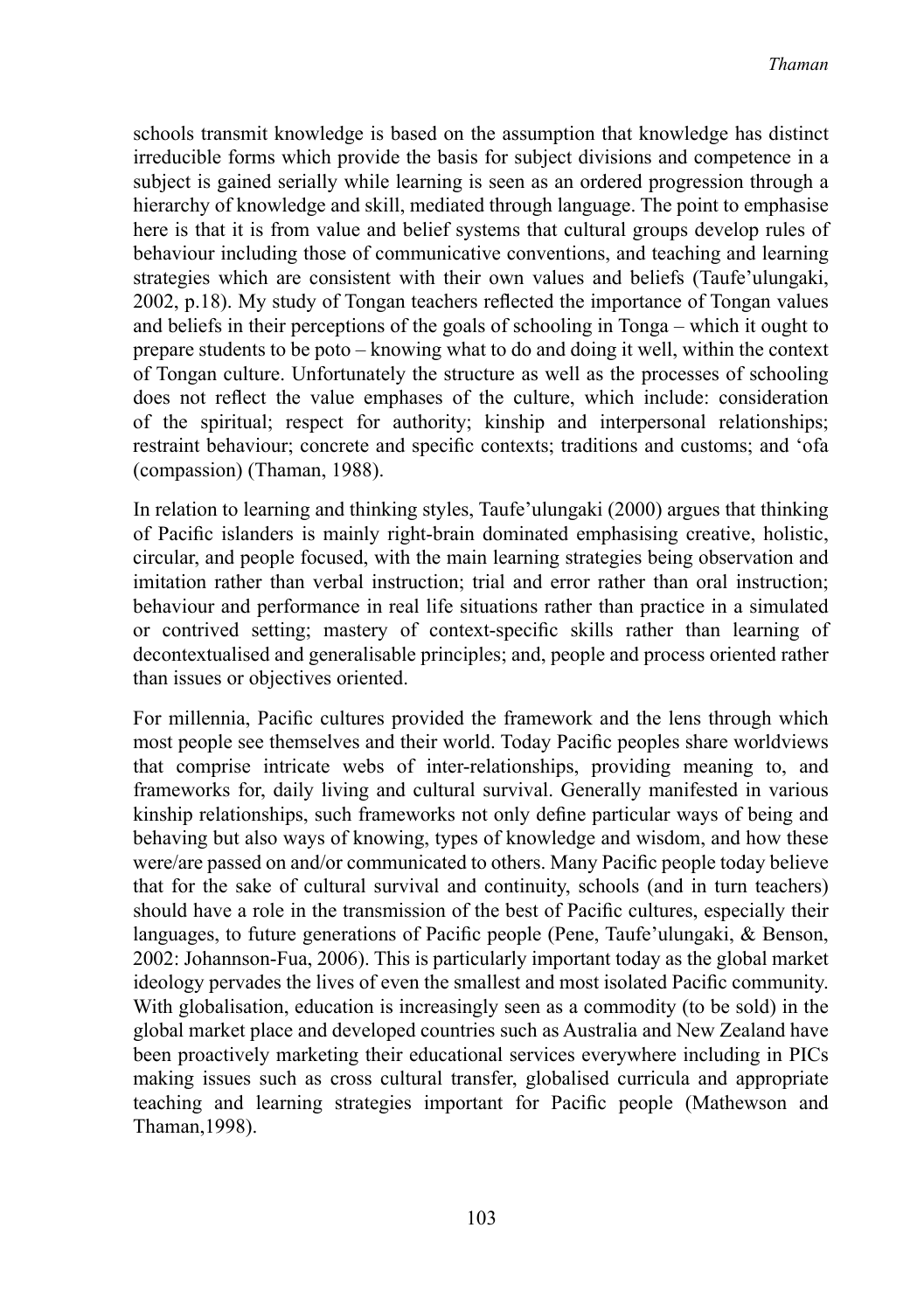## **Challenges to teaching and teacher preparation**

Given the degrees of conflict between the expectations of Pacific indigenous cultures and those of schooling, teachers in Pacific schools face the difficult task of mediating the interface between the different cultural systems of meanings and values that continue to exist in schools. Teachers'professional role demandsthat they interact with students as well as their parents but often there are conflicts in the classrooms many of which are communicated to teachers indirectly by the behaviour of their students as they move between their home cultures and that of the school. It is important therefore that teachers know the differences as well as commonalities between different Pacific cultural perspectives. Moreover, they need to understand and continually re-think their role and theorise their own education in order to find ways of integrating the different cultures, which have contributed to their own development. For Pacific education systems, the role of teachers in revitalising learning cannot be overemphasised. This has serious implications for the institutions that train teachers.

Another reason why it is important for higher education institutions to focus on cultural competence as important attributes for graduate teachers has been the fact that in some countries, there are high push out rates and therefore wastage despite over three decades of donor-assisted educational reforms (Sanga & Taufe'ulungaki, 2005). The quality of schooling had therefore increasingly become a concern of Ministries of Education as well as aid donors not to mention students and their parents (ADB, 1996). Universally, schools had been expected to fulfil three main agendas, namely the promotion of economic progress, the transmission of culture from one generation to the next and the cultivation of children's intellectual and moral development. The assumption here is that children would be helped to grow intellectually and morally by expanding their knowledge and understanding of their cultural heritages. This personal growth would empowerthemto build upon their heritage through discovering improved ways of managing themselves and their environment, and generating greater wealth for their society. However, schools in both developed as well as developing countries have fallen short of this ideal synthesis mainly because the economic and cultural agendas of schooling have increasingly come into conflict (Serpell, 1993). In PICs the problem has been further complicated by the existence of differing perceptions about children's intellectual and moral development and their relationship to the type of socialisation practices that exist in different Pacific societies, one embedded within (Pacific) cultures and vernacular cultural traditions on one hand, and a Europeanbased perception that informs teaching and learning in school and higher education institutions, on the other. In this scenario teachers occupy an important but culturally ambiguous position. Whilst their professional training commits them to the rationale and practices of a western-derived school curriculum, their personal identities are often rooted in their own cultural traditions, values and norms. Furthermore, while their training makes them part of intellectual elite, their early socialisation occurred within a vernacular/indigenous culture that is very similar to that of many of their students. In most Pacific communities, school children's relationships with their parents and other elders continue to be negotiated within the terms of reference of local cultures and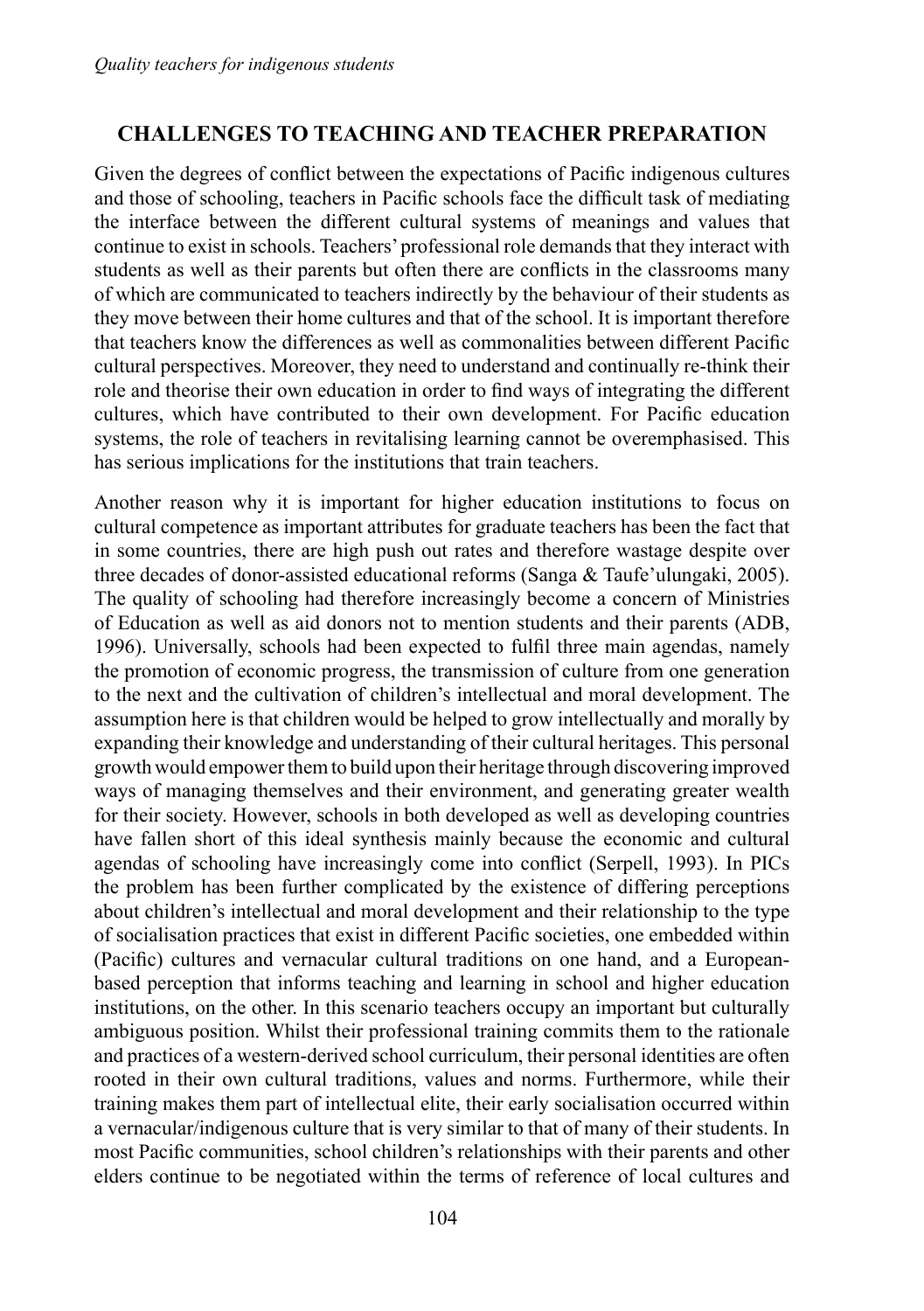vernacular or indigenous education systems that have their own ideas about cognitive development, interpersonal and social responsibility, as well as the development of wisdom.

At school however, the values of the students' home cultures are usually neglected and/or de-emphasised and discouraged because they often conflict with the values that the school is trying to promote (for example, competition versus collaboration). For example, schooling and the educational bureaucracy rely on universalism and impersonality, indigenous education systemsrely on specific contexts and interpersonal relationships. And while schooling and higher education promote individual merit, indigenous education is based on the primacy ofthe group.Today,the extenttowhich the school and university represent the cultures of Pacific communities is minimal (Sanga, 2000). At best schooling offers the lucky few (less than 5%) access to the modernised, monetised sector; at worst it is a recipe for student failure and the destruction of the best of Pacific Island cultures and communities. Today as the global market ideology pervades the lives of Pacific peoples and their Pacific education, it is important for those involved in the preparation of teachers to continue to re-think and re-examine their work. This is vital as we are now witnessing a resurgence of the cultural deficit model not only in relation to schooling but also to students and the communities that send them to school who are often blamed for students' underachievement in school (Fiji TV, Local news/ 12.7.06)

The recent focus of higher education institutions on graduate attributes in general and teacher attributes in particular is a welcome sign to those who have been working towards ensuring cultural sensitivity and inclusiveness among the Pacific's teaching force. This may be seen as a culmination of nearly two decades of advocacy beginning with the 1991 UNESCO sub-regional workshop held in Rarotonga, Cook Islands which had reaffirmed the need for Pacific ownership of the school curriculum if improvement in student learning outcomes were to occur. The Rarotonga declaration had noted the vital contribution of teachers in such a process (Teasdale and Teasdale, 1992), shortly after; the Pacific Association of Teacher Educators (PATE) was formed with the aim of re-examining their curriculum of teacher education. This work was further strengthened by the establishment, in 1998, of the UNESCO Chair in teacher education and culture at the USP tasked with advocacy, teaching, research, and publications, of the centrality of cultural considerations in teacher preparation and curriculum development in the Pacific region.

## **Review of the teacher education curriculum**

With funding from the UNESCO Office for the Pacific States located in Samoa, a major collaborative research project which was undertaken to find out the extent to which the curriculum of teacher education reflected and/or incorporated elements of Pacific cultures and their Knowledge and Value systems. The Project itself helped raise awareness among teacher educators in the various training institutions, about the importance of Pacific cultures in the education of teachers both as a pedagogical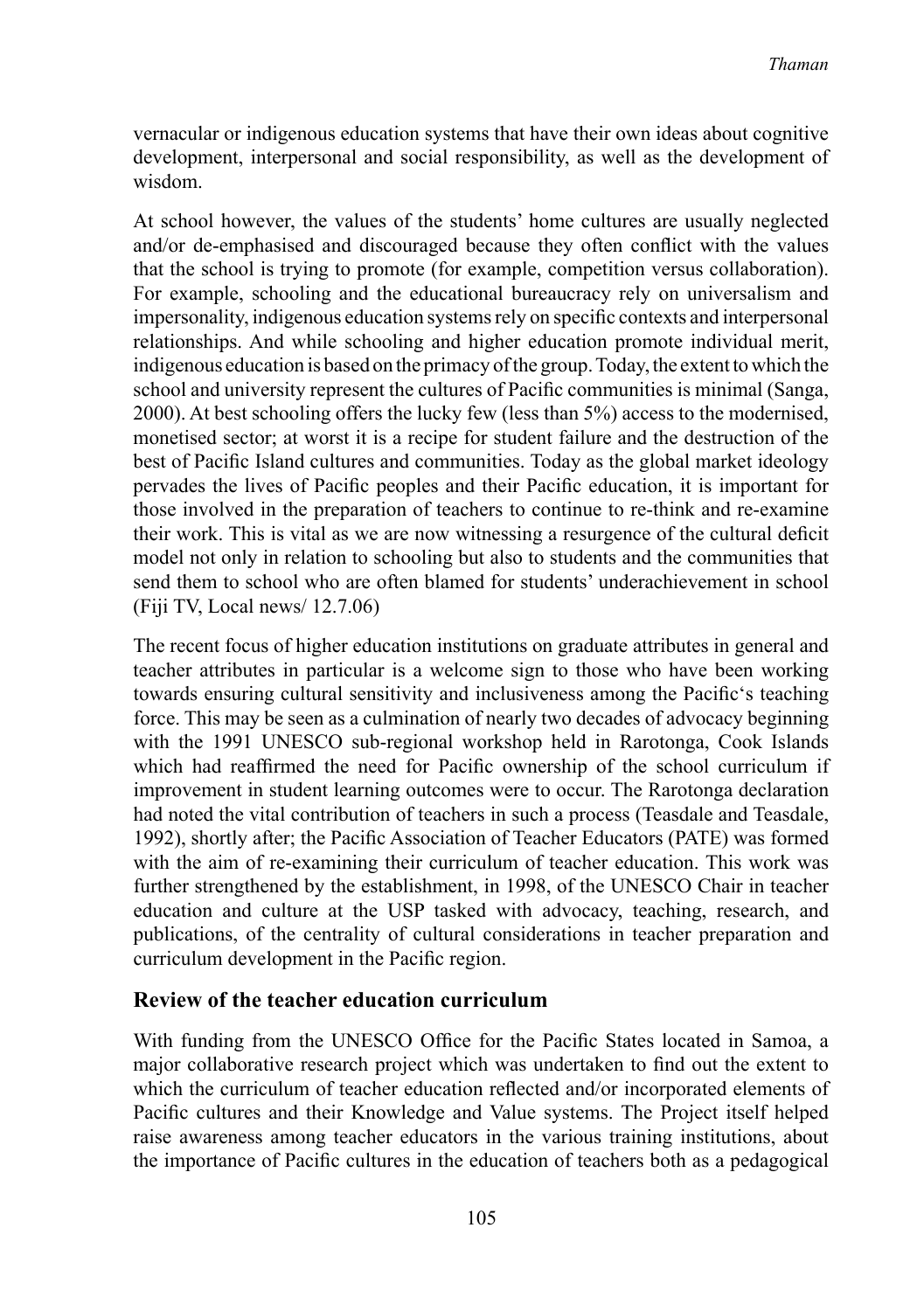tool as well as an important topic of study. The project also provided an example of partnership between the University of the South Pacific's Institute of Education, the UNESCO Chair in teacher education and culture, PATE and staff of seven regional teacher education institutions: three in Fiji, and one each in Samoa, Tonga, Cook Islands, Kiribati, and Solomon Islands. The information gathered helped in the development of educational material aimed at enhancing the ability of teacher educators to better contextualise their own teaching and thus provide better role models for trainees since it was clear from the survey results that many college staff were either unable or unwilling to seriously take into consideration the cultural backgrounds of their students in the selection of course content, methods of teaching as well as assessment techniques (Thaman, 2000).

An important outcome of the above project was the publication in 2000 of several Teacher Education Modules targeting teacher educators as well as trainee teachers. The authors of these Modules are Pacific researchers and educators who were concerned with the need to make teaching and curriculum more culturally inclusive. Using the general theme of Cultural Democracy in Teacher Education, six Modules were produced and authored by Pacific scholars. They included:

- Thaman's Towards culturally democratic teacher education;
- • Taufe'ulungaki's Vernacular languages and classroom interaction in the Pacific;
- Nabobo's Incorporating local knowledge in teaching about education and society;
- • Tupuola's Making sense of human development: beyond western concepts and universal assumptions;
- • Bakalevu's Ways of mathematising in Fijian society; and
- Sanga's Learning from indigenous leadership.

As well as the production of teacher education material, the UNESCO Chair together with staff and students in tertiary institutions in the region collaborated in carrying out research into various indigenous educational ideas of several Pacific cultures, as a way of providing basic information about Pacific Knowledge Systems. An important outcome of this partnership has been the publication of Educational Ideas from Oceania (Thaman, 2003, revised in 2009) a collection of essays, authored by staff and students from around the Pacific region. The book is being used as a text for undergraduate and postgraduate students at the USP as well as some tertiary institutions elsewhere in the region. A culmination of the advocacy for Pacific cultures and knowledge systems in the curriculum of formal education was the endorsement by Pacific Forum Education Ministers in 2010 of the Pacific Regional Strategy for Culture and Education whose vision is 'Culturally Inclusive Education for All'. A lot of work remains to be done, especially in relation to the preparation of teachers, in order to realize the goals of this framework.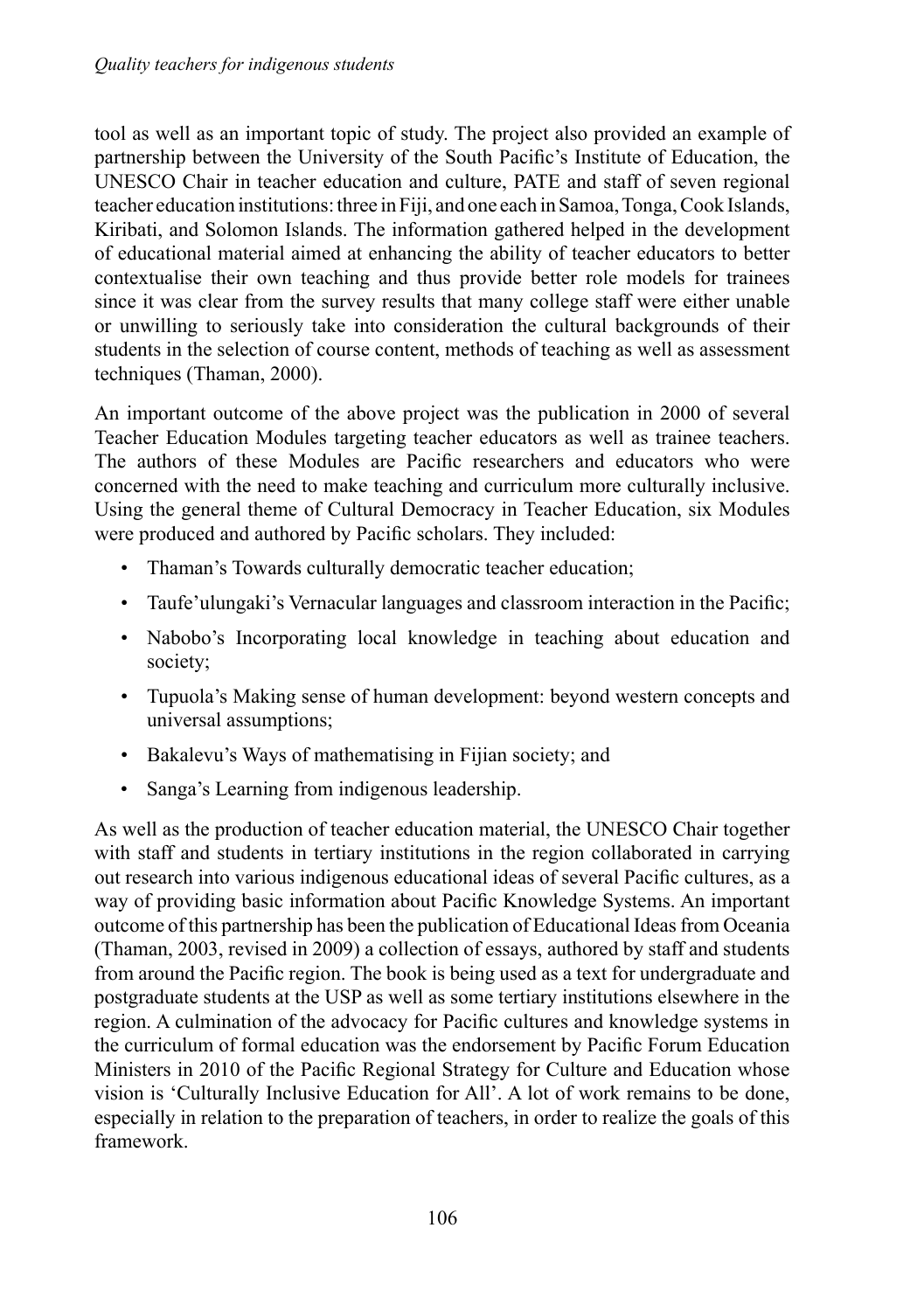#### **Rethinking Pacific Education Initiative (RPEI)**

The concern about ownership and relevance of Pacific education together with the need for cultural democracy in the school and higher education curricula provided the rationale for the Re-thinking Pacific Education (RPEI) held in 2001, at the USP. Co-hosted by the USP Institute of Education and the School of Education, Victoria University Wellington, the initiative provided an opportunity for Pacific educational researchers and educators to evaluate educational progress in their own countries and called for a re-focus of educational planning on Pacific values and knowledge systems. A specific goal of this initiative was teacher education and the need to ensure cultural competence among graduate teachers through helping them theorise their education as well as developing and using culturally inclusive content and pedagogies in the classroom. Culturally inclusive teacher education was seen as central to the achievement of the objectives of RPEI. The 'Tree of opportunity: re-thinking Pacific education' contains the papers presented at this symposium and it too is a useful resource for Pacific and non-Pacific educators in the region and beyond.

The 2001 symposium, together with other RPEI initiatives was financially assisted by the government of New Zealand for whom RPEI members are grateful. In particular funding from NZAID enabled several education research projects to be completed in New Zealand, Fiji, Samoa, Tonga, Solomon Islands, Papua New Guinea and Vanuatu. The findings of these researchers were seen as important for the re-thinking process in the country of the researchers. As well as research, RPEI has also jointly organised and hosted several educational conferences aimed at raising awareness of the need to re-think and reclaim Pacific education by Pacific people. These included the Re-thinking Vanuatu Education, Port Vila (2002); Re-thinking Educational Aid in the Pacific, Fiji (2003); Re-thinking Teacher Education, Samoa (2004), Rethinking Education in Micronesia, Majuro (2004); andTowards Culturally Inclusive Curriculum Development in Fiji (2006); and Future Directions in Fiji (2010). RPEI continues to be a network of Pacific educators who are passionate about and committed to the improvement of teachers and teaching in Pacific communities, be they in the Pacific Islands or in developed countries such as Australia and New Zealand. It is important that these educators and researchers are encouraged and supported so that they can continue to make a difference to the education of their fellow islanders, especially teachers. The focus of RPEI on indigenous cultures and their knowledge and value systems have resulted in both positive outcomes as well as challenges.

The emphasis on Indigenous Education (IE) is due to our belief that:

• IE will help Pacific countries in developing culturally inclusive curriculum and instruction and thereby move closer to achieving many of their educational goals, especially those associated with EFA, Decade of Literacy, Decade for a culture of peace, and Decade of Education for Sustainable Development. In 2010, Pacific Education Ministers endorsed the Pacific Regional Strategy for Culture and Education whose main aim is culturally inclusive education for all;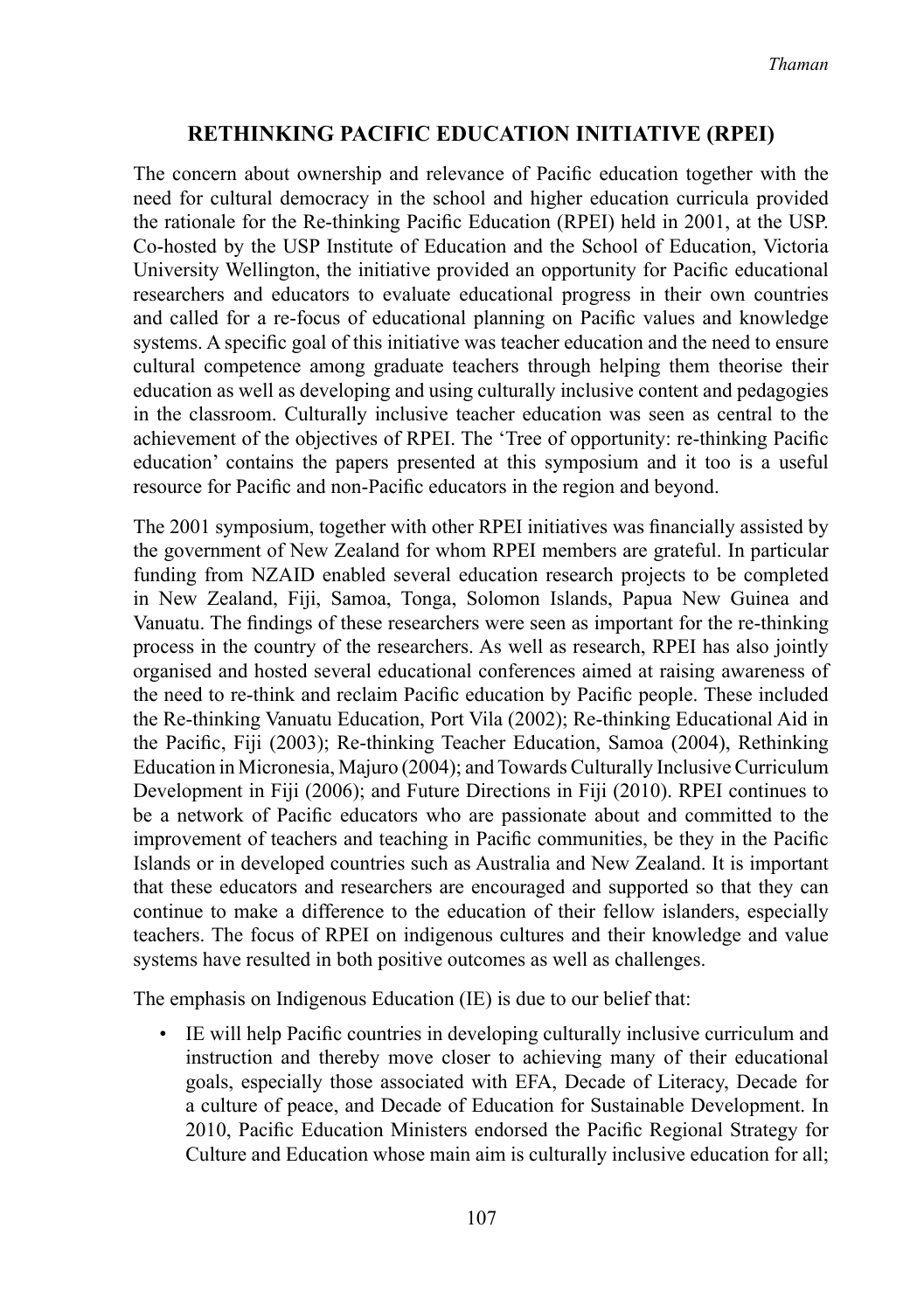- • IE will enhance the status of research and development of Pacific epistemologies and knowledge systems;
- • IE will bring about a sense of ownership of education systems by Pacific peoples (Teasdale & Teasdale, 1992);
- • IE will result in more relevant and culturally appropriate and meaningful curriculum, pedagogy, and assessment methods in formal education in PICs;
- IE may reduce failures and push-outs in schools;
- IE allows Pacific teachers and tertiary students to study and research their own cultures, knowledge systems and languages and better contribute to the development of their own countries;
- IE will help decolonise education and empower Pacific peoples to develop their own models and frameworks for development especially for teaching and learning and thus reduce the dependence on the ideas and skills of people who often do not understand the cultural contexts of the communities in which they work.

Despite the advantages of focusing on indigenous education, there continue to be serious challenges to the work that is being carried out in the region. These include:

- • Lack of relevant and appropriate resources, both human and material, to assist those who wish to better contextualise their work, be it in teaching, curriculum planning or policy development
- • Over-dependence on foreign finance, technical assistance, and personnel, and their educational ideas and theories, making it difficult for Pacific people to openly critique the processes as well as the planned outcomes of the assistance that they receive
- Failure of many indigenous as well as non-indigenous people to acknowledge and/or value indigenous knowledge and the people who produced that knowledge;
- • Until recently, the marginalisation of Pacific cultural knowledge and values in institutions of higher learning teaching and research. (USP has now included Pacific Cultures and Societies as a priority area in its Research agenda and Strategic Plan 2013-18)
- The continual appropriation of Pacific knowledge by some individual and organisations often claim ownership of the knowledge of Pacific peoples
- • The continuing epistemological silencing of attempts to centre teaching and learning upon the values and knowledge systems of Pacific peoples. (Focusing on Pacific cultures and their knowledge systems, characteristic of the work of many Pacific educators such as those at USP, has been labelled by some as 'culturalist', motivated by personal yearnings for an era gone by (see Burnett, 2005)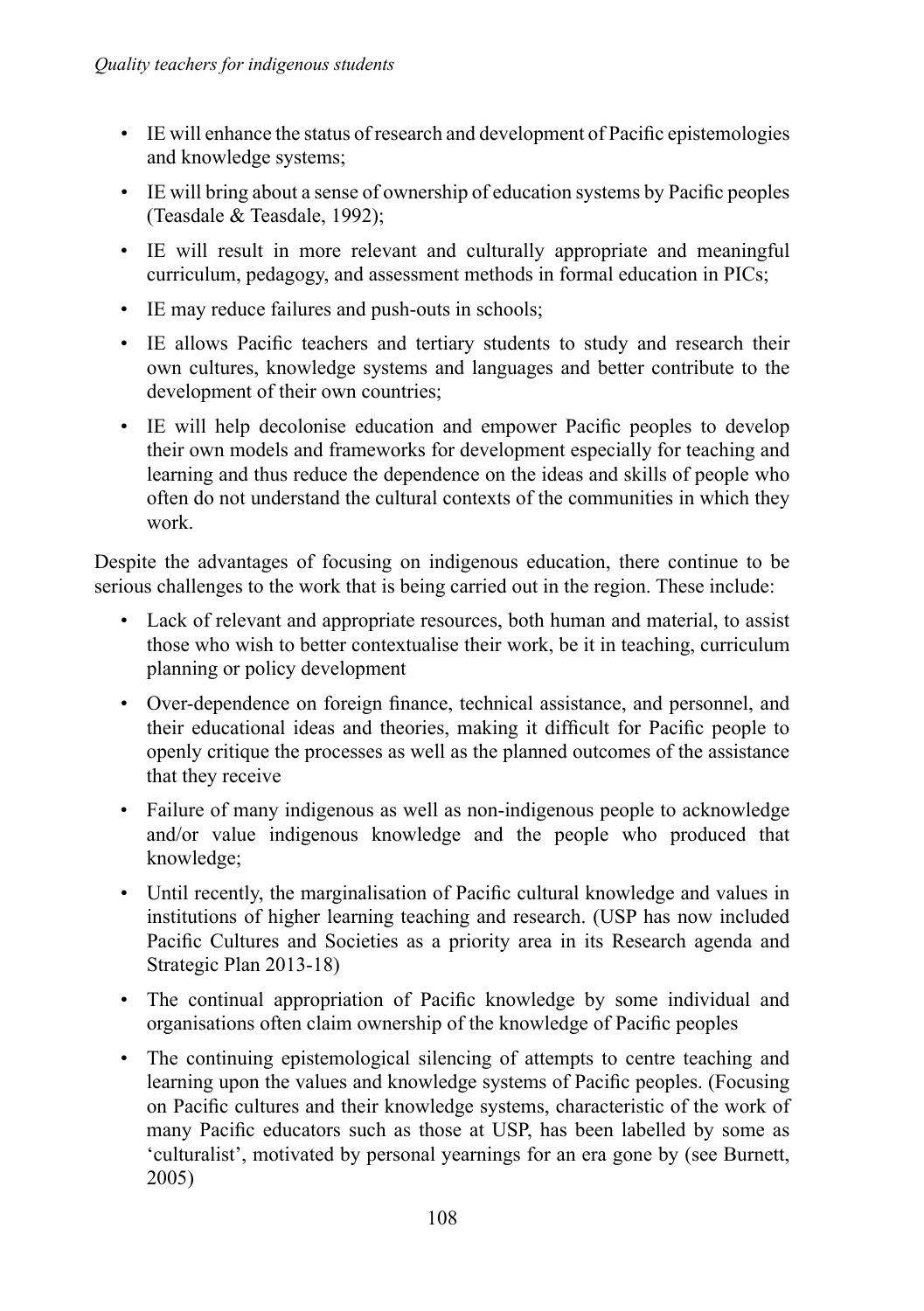The strong force of globalisation, which discourages Pacific teachers and studentsfromrecognising, valuing and studying their own indigenous knowledge systems for fear of being branded as old fashioned, romantic or even racist.

#### **Towards a synthesis of Indigenous and Western educational ideas in teacher preparation**

There have been some positive signs in relation to the struggle for cultural democracy in higher education, including teacher education. The inclusion of 'Pacific consciousness' in a list of desirable graduate attributes for the regional university (USP) is an example although 'consciousness; has not been adequately defined for curriculum purposes. There is now a compulsory course, Pacific Studies, for USP undergraduates but it does not specifically deal with indigenous education or indigenous knowledge. The only Education undergraduate course on indigenous education was deleted in order to make way for two generic courses for second year degree level studies as part of the ongoing Strategic Academic Review. There are, however, some postgraduate courses that include indigenous and traditional knowledge and indigenous education in disciplines such as Geography, Pacific Studies and Education. Furthermore, an increasing number of postgraduate and thesis students are choosing indigenous or traditional knowledge systems as areas of research, thus adding to the store of knowledge that can be made available to those who teach Pacific students especially in higher education institutions in the Pacific region. More specifically, at the School of Education which offersteacher education programs from Early Childhood to Tertiary, the following are examples of what is being offered:

- In pre-service as well as in-service programs, students have been encouraged to study and research indigenous education and knowledge systems: in particular, indigenous educational ideas and processes. One of the outcomes of this opportunity has been the publication of Educational Ideas from Oceania, consisting of essays on different conceptualizations of teaching, learning, knowledge and wisdom, from around the Pacific region. It provides useful information about indigenous education in the countries concerned and is a useful text for both undergraduate and postgraduate students;
- An increasing number of Pacific students are choosing to study Pacific indigenous education, in universities in Australasia, including at the School of Education, taking up the challenge of researching their own cultures and epistemologies. The launching of Dr. Nabobo-Baba's book 'Knowing and Learning: an indigenous Fijian approach'in July 2006, and Sereima Naisilisili's PhD study on Traditional Knowledge of Cu'u (Vanua Levu, Fiji, 2011), are testimonies to the courage and determination of such scholars;
- For teacher educators, a series of Teacher Education Modules on the theme 'Towards culturally democratic teacher education' have been made available from the USP's Institute of Education since 2000. These, together with other publications, including conference papers and student theses, form the core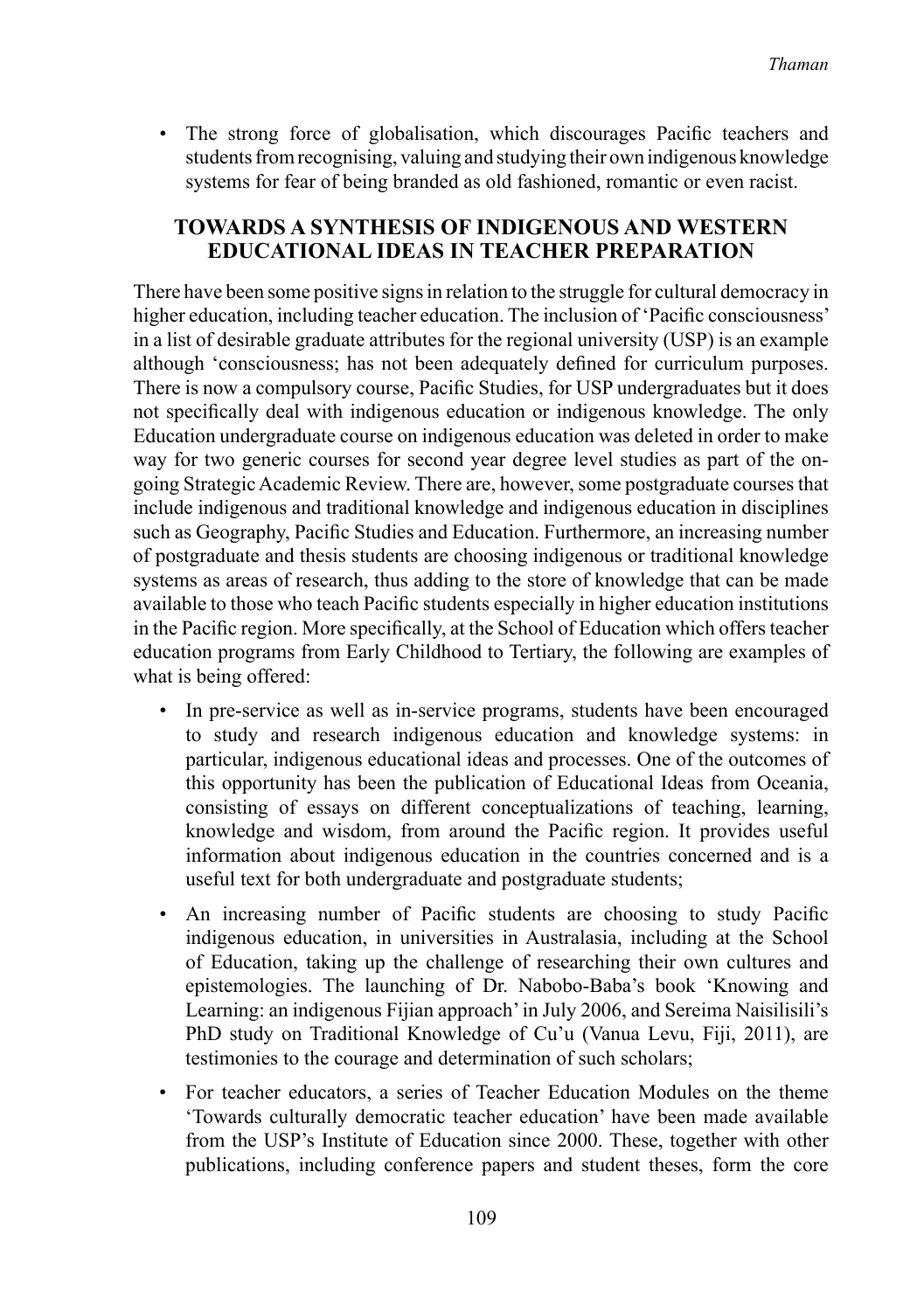of resources on Indigenous education available for use by those who may so choose;

- • In the area of curriculum development, a major focus of the work of the UNESCO Chair in teacher education and culture has been advocacy for indigenising the curriculum of teacher education by incorporating local and indigenous knowledge, and encouraging teacher educators as well as trainees to do the same. This is done through the teaching curriculum courses (for example, Advanced Curriculum Study), as well as through advocacy as a curriculum consultant and founding member of the Rethinking Pacific Education Initiative (RPEI). In 2006, the RPEI and the USP Institute of Education (IOE) hosted curriculum planners from around the region in a conference to discuss and rethink the curriculum of their respective nations and how they might be changed in order to make it more culturally inclusive. Indigenous resource persons from PICs, New Zealand and Australia provided useful suggestions as to how the school curricula as well as school examinations might be changed in order to provide for a more culturally democratic learning environment in Pacific schools. The resulting publication, Rethinking the Pacific Curriculum (Sanga & Thaman, 2009) is now used by undergraduates as well as post-graduate students at the USP;
- In 2004, Pacific Knowledge Systems was included in a list of research priority areas for USP but was deleted four years later when a new PVC Research took over. A policy on Pacific arts and culture was also accepted by the University Council in 2004 that required, among other things, the mainstreaming of Pacific cultures, their arts and knowledge systems in the courses and programs offered by USP. Although a course on Pacific Studies is now compulsory for all undergraduate students at USP, and Pacific cultures and societies has been restored as a research cluster, there is an urgent need to embed Pacific-ness in all aspects ofthe university's work, especially in relation to improved focus on interpersonal and inter-group relationships, as it is in this area that potential conflicts are bound to occur. With the endorsement by Pacific Education Ministers of the Regional Framework for Culture and Education in 2010, the regional university is duty bound to assist its staff as well as future Pacific educators make the vision of the Ministers, for culturally inclusive education for all, a reality.

## **Research: combining indigenous and global knowledge**

Research is an important consideration in Indigenous Education, especially research conducted by Pacific peoples who are working in Education and/or training teachers. In this area, what most Pacific scholars have found was the absence of any serious challenging of the unilateral assumptions of a universal model of research, with the Academy being the central authority in knowledge production. Although some university researchers had noticed that something was amiss, many were probably too afraid to say anything for fear of being ridiculed and/or victimised. Some realised that European-derived systems and frameworks of research did not have the concepts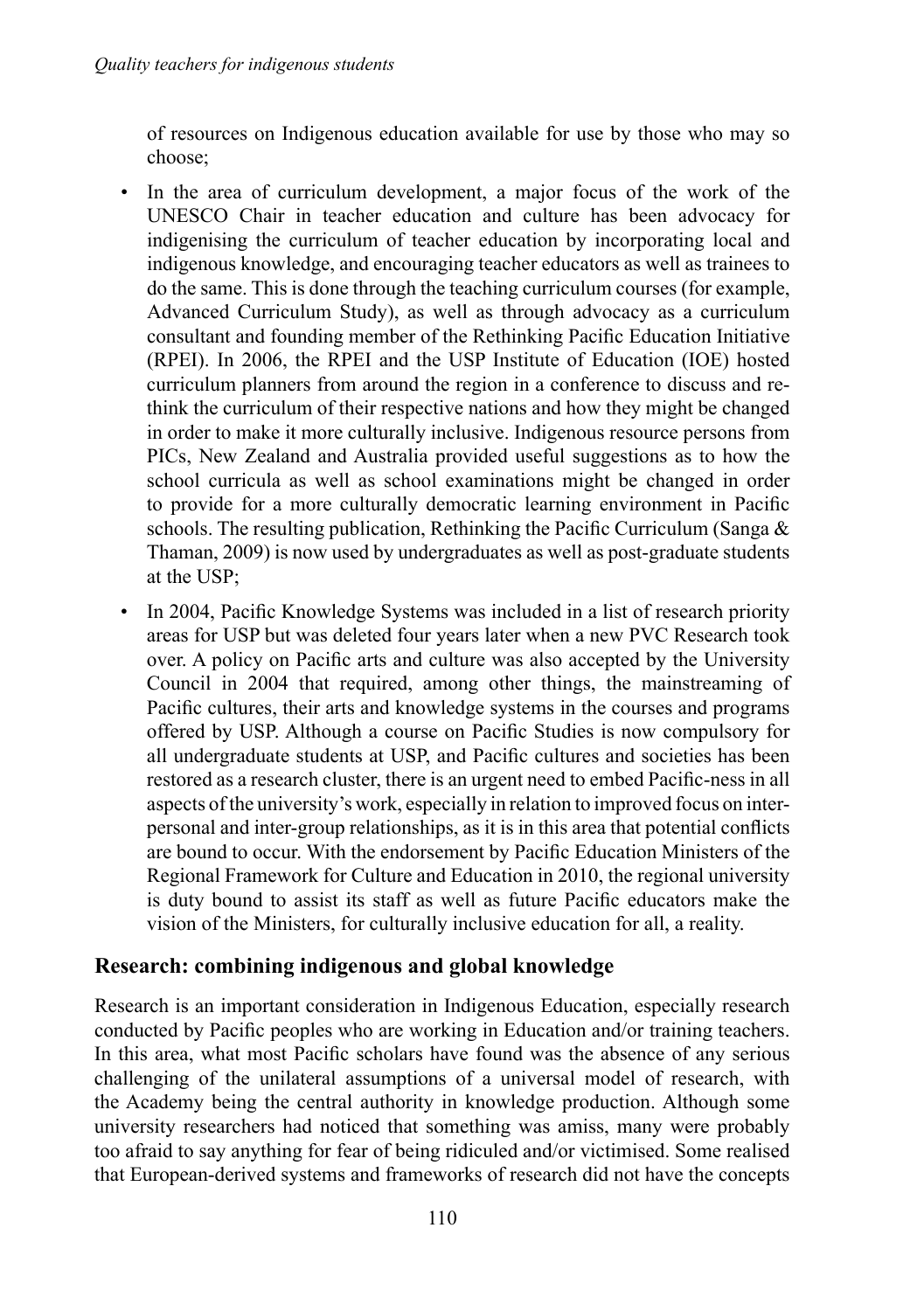by which their experiences and realities could be appropriately represented, named, described, and understood. If indigenous knowledge was included in some courses, as in Education for example, it tended to occupy a marginal position compared to those of Western or Global knowledge. Pacific scholars who joined the staff of universities sometimes noticed that what they thought to be appropriate for their research as well as those of their students needed to be within existing colonial frameworks even though political decolonisation had already occurred in many Pacific countries. More importantly, some realised that the tools that they were using belonged to those very models that they were trying to deconstruct and they realised that they were in danger of becoming equally oppressive themselves. They decided that it was time to look towards their cultures for appropriate frameworks/spaces in which they could begin to create and theorise their own indigenous knowledges and education (Thaman, 1992). For nearly two decades now a number of pioneering works by Pacific scholars are beginning to be recognised and accepted as relevant resources for teaching and research in higher education in the Pacific region, and many more are being developed and critiqued (see for example, Thaman, 1992; Tamasese, Peteru & Waldegrave, 1997; Smith, 1999; Bakalevu, 2000; Manu'atu, 2000; Maua-Hodges, 2002; Nakata, 2001; Taufe'ulungaki & Johannson-Fua, 2005; Nabobo-Baba, 2006; Naisilisili, 2011).

In many of the efforts to decolonise teaching and research frameworks, the work of indigenous educators in Aotearoa, New Zealand is here acknowledged. Since the 1990s, Maori researchers have been working towards creating a more appropriate interface between indigenous knowledge and global knowledge, and between formal education and indigenous education, through developing Maori education and Maori research frameworks (Smith, 1999). Today, there are conscious efforts to encourage and nurture researchers within higher education institutions as well as in Maori and Pasifiki communities. The increase in Maori and Pasifiki students who are studying for higher degrees in universities in Oceania is testimony to a determination of Maori and Pasifiki people to reclaim their education and knowledge production processes. Formal organisations have also been created to assist in this work, such as the Maramatanga Research Centre of the University of Auckland (www.arts.auckland.ac.nz/sites) and the Rethinking Pacific Education Initiative in the region. It is obvious that research into indigenous knowledge has become more urgent than ever because the people who may hold this knowledge are the elders who may not be around to share their knowledge.

#### **Pacific research frameworks**

I wish to briefly discuss here some of the Pacific research frameworks that have been useful in the decolonising process. The Kakala Framework was recently applied in a research project in Tonga on Sustainable Livelihood. Developed by the author in 1992, Kakala is sourced from the Tongan metaphor of the same name – which means a garland of fragrant flowers. Kakala has equivalents in other Pacific cultures, for example, salusalu (Fiji), lei (Hawaii) and hei (Cook Islands), and in some Asian cultures (for example, hanawa in Japan). The processes involved in kakala making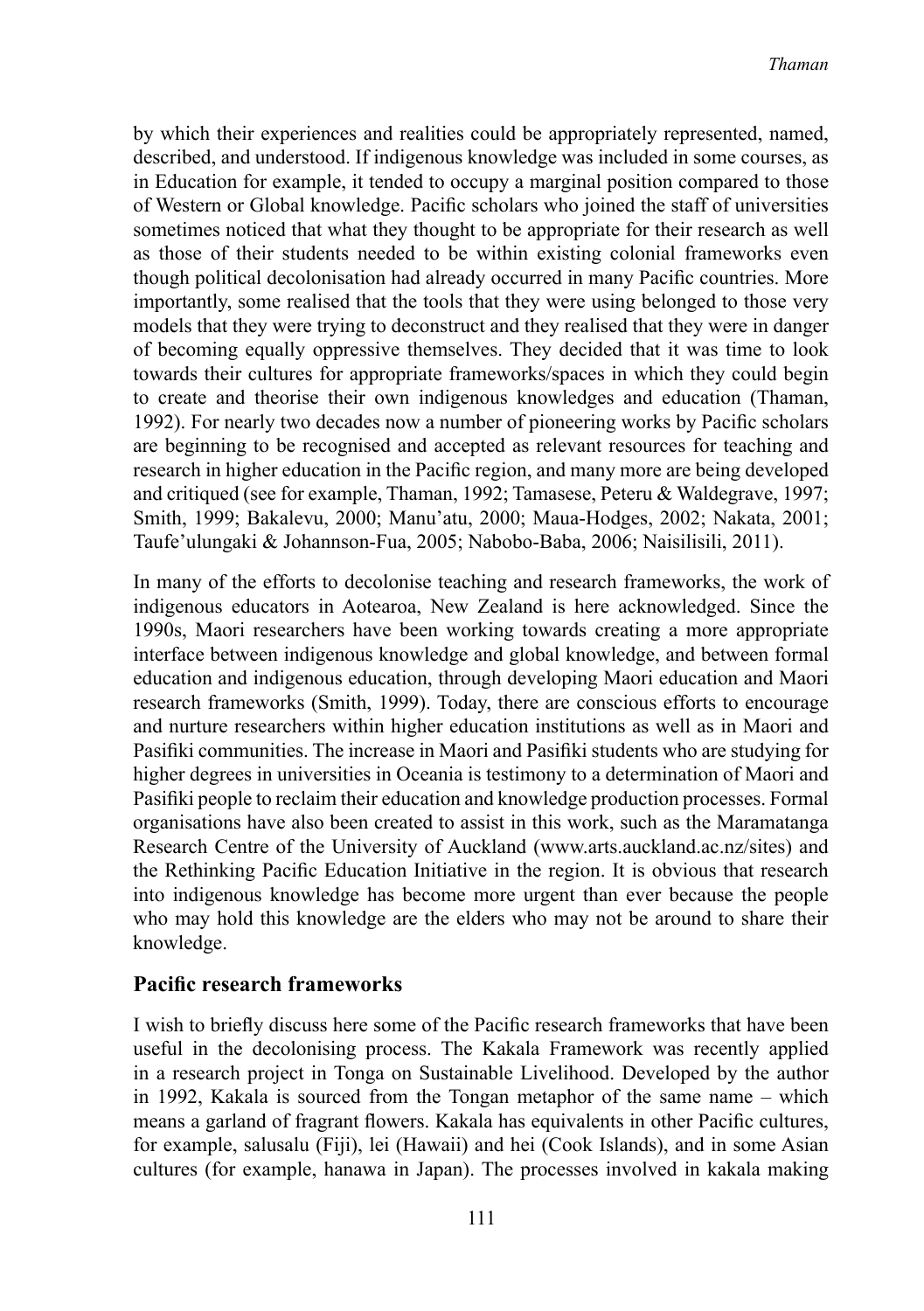are similar to those used in the research process and comprised of toli (materials selection), tui (making of a kakala) and luva (presentation of a kakala as a sign of respect and love). In the presentation of a research report, it is important that the researchers respect the communities in which research was conducted and researchers are accountable to them. A more detailed description of the kakala framework may be found in Thaman (1997) and Johansson-Fua (2006). The framework was critiqued and enhanced in 2005 with the addition of two more steps: teu (preparation) and malie and mafana (evaluation) by Taufe'ulungaki, Johansson-Fua and Vanuatu. This expanded kakala framework was adopted in a multi-country research project on Education and Sustainable Livelihood which was piloted in Tonga and funded NZAID.

The Fa'afaletui framework was developed by Tamasese, Peteru and Waldegrave (1997) and is of Samoan origin. It is based on three major emphases in the consideration of (three) vantage points in respect of an event or issue, namely: i) people looking down from a mountain top; ii) people looking down from a tree; and iii) people in a canoe (who are close to the action). Researchers are said to be the people in the canoe, who are closest to the action while policy analysts are like the people on the mountain top who critique the research and help analyse the different perspectives from the information gathered.

The Tivaevae framework was developed by Cook Islander Maua-Hodges (2002) and is particularly important for teamwork among researchers. Tivaevae refers to the communal art of quilt making (tivaevae) and has been applied to individual researchers conducting interviews with people in their communities, collection data and contributing to the design of the overall research project. This model reflects and respects the ethnic diversity of Pacific researchers and their communities while maintaining an overall structure for the research. The tivaevae model when used, ensures coherence since all the different patterns and parts of the tivaevae are sewn or woven together in an appropriate way (Koloto, 2002, p.9).

The Vanua framework was developed and used by Nabobo-Baba in her study that documented Fijian epistemology in the vanua of Vugalei. Vanua is that holistic conception of people, land, genealogy, life, place, knowledge, clans all wrapped into one, and central to all indigenous communities and worldviews. Nabobo-Baba is now using her framework to teach research Pacific Research Methodologies at the University of the South Pacific.

Kakala, Fa'afaletui, Tivaevae and Vanua have been successfully used in research studies in the Pacific region including in New Zealand in the past decade by scholars such as Koloto (2000) and Johansson-Fua (2006) who claimed that their research was important because it was the first time researchers used Pacific theoretical frameworks and methodologies in a major research project in the region. As principal researcher, Koloto for example, found that all three models provided useful frameworks for her team who found the work exciting and a good opportunity for a team of Pacific researchers from different PICs to come together and conduct research within their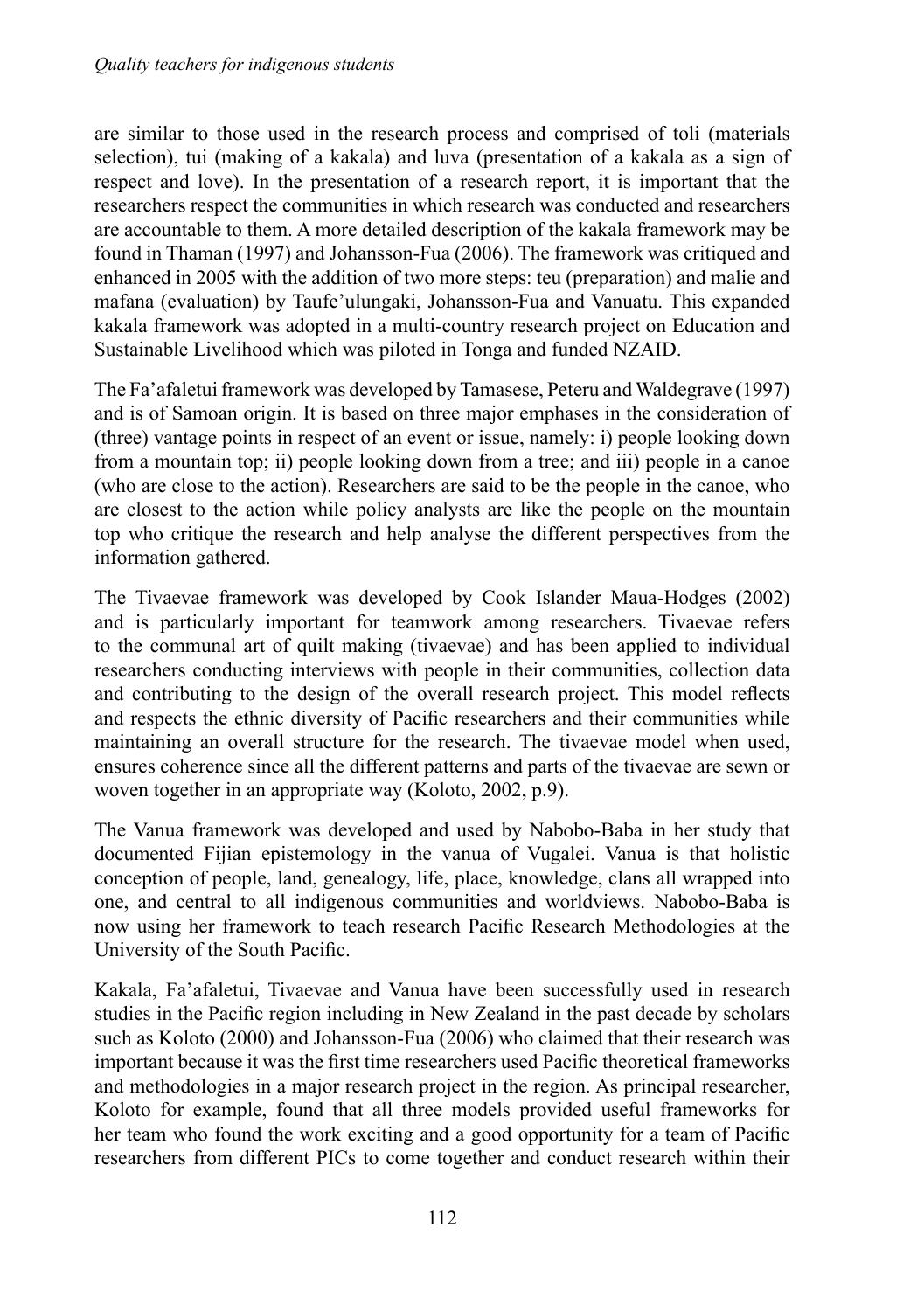own communities and enhanced their skills. It was also an opportunity to further test the effectiveness of Pacific theoretical frameworks and validate them for other Pacific scholars and researchers.

Taking advantage of opportunities to further re-think Pacific education and improve teaching, learning and research outcomes in the region is something that a recent webbased network of Pacific educators (NOPE) hopes to realise. NOPE provides a forum for educators to share knowledge and experiences through the use of new technologies. Many of these educators are teachers and/or teacher educators, and some have been working in the area of indigenous education for some time, trying to learn more about it, promote it and basically re-claim it for themselves and their communities. NOPE also is evident of the fact that Pacific people are adapting to new challenges and taking advantage of the globalisation of technologies to stay connected with one another. The goods that many value, such as cars, TVs, computers, et cetera, are being used to restore and facilitate traditional knowledge and information. This is evident through the many sites on the WWW that attest to the fact that Pacific peoples are keen to recognise their shared history, culture, language as well as religion. The Internet is being used to emphasis unique characteristics of particular Pacific identities as well as a Pan-Pacific identity.

The growing interest in Pacific Studies and Pacific epistemologies was evident in the number of Pacific people who presented at a curriculum conference in Fiji in 2007. It is also increasingly evident among university research students in Australia, New Zealand, Hawaii as well as the US mainland who have cultural links to Pacific cultures (Kiste, 2002). New information and communication technologies (ICTs) are also allowing Pacific people around the world to increase their profile in mainstream society without infringement of autonomy – thus offering potential for greater security for indigenous values and knowledges as well as greater sharing with other indigenous peoples elsewhere while maintaining their core relationships with their own cultures (Thaman, 2010).

## **Valuing and using the wisdom of indigenous education**

Although some progress have been made in the Pacific region towards reclaiming Pacific indigenous education and using it to strengthen and improve the learning outcomes of formal education, we have a long way to go and a lot of work remains to be done. The following are suggestions for consideration by teacher educators based on our experience in teaching and learning about IE in the Pacific. They include:

• Encourage and develop studies of indigenous educational ideas among trainees. This is particularly important for multi-cultural contexts where teachers are often culturally different from the students that they teach;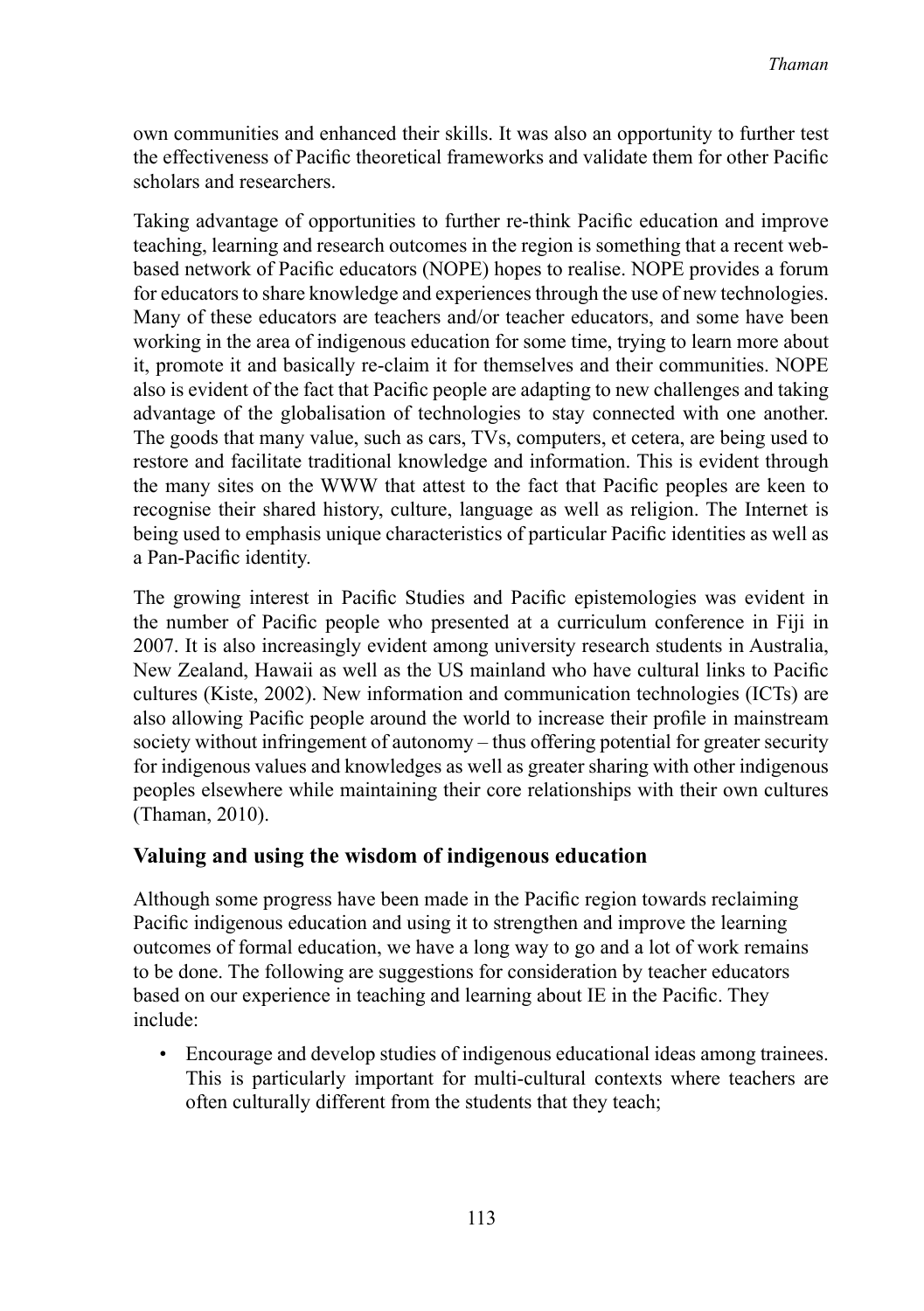- Conduct and encourage research into Pacific knowledge systems as a way of acknowledging and respecting the knowledge of indigenous peoples. Develop and/or use where possible Pacific research frameworks;
- Include community elders and community members in decision-making especially in relation to teaching and resource development in the areas of culture and languages. Ownership of knowledge and learning is an important consideration in indigenous education;
- Demonstrate and encourage cooperative and participatory methods of teaching and promote the use of these in classrooms;
- Encourage students to take courses in vernacular languages, if these are offered; better still, make these compulsory for teacher trainees;
- Encourage teacher educators to contextualize their teaching and develop culturally meaningful resource materials and assessment in their courses;
- • Offer opportunities for teacher educators to learn more about the home cultures and languages of the students that they teach;
- • Work towards developing synergies between teacher training institutions and curriculum development units so that information and experience are shared among those who are responsible for curriculum reform and teacher education;
- Encourage and support the use of vernacular languages in the classroom;
- • Develop courses and teaching materials that recognise and value Pacific cultural knowledge and ways of thinking and being;
- Demonstrate the use of a variety of methods of teaching and promote the use of culturally inclusive curriculum and pedagogies;
- • Use a variety of assessment methods and work towards more continuous assessment rather than dependence on final examinations.

## **Conclusion**

The case for valuing, addressing, and integrating indigenous knowledge into the curricula ofPacific schools and higher education institutions cannot be overemphasized. This is particularly so because the reasons for the lack of education in some parts of the Pacific (especially in rural and remote areas) go beyond access to schooling, affordability and lack of resources. Furthermore, when prior knowledge or indigenous knowledge is integrated into the classroom or learning environment, students better connect to the material taught and can become the major knowledge sources for their communities'sustainable development (World Bank, 2005).

For those of us who still call the Pacific Islands home, but who were or are being educated in higher education institutions outside of our home countries and cultures, our newly acquired worldviews may represent our flight from our cultural roots, from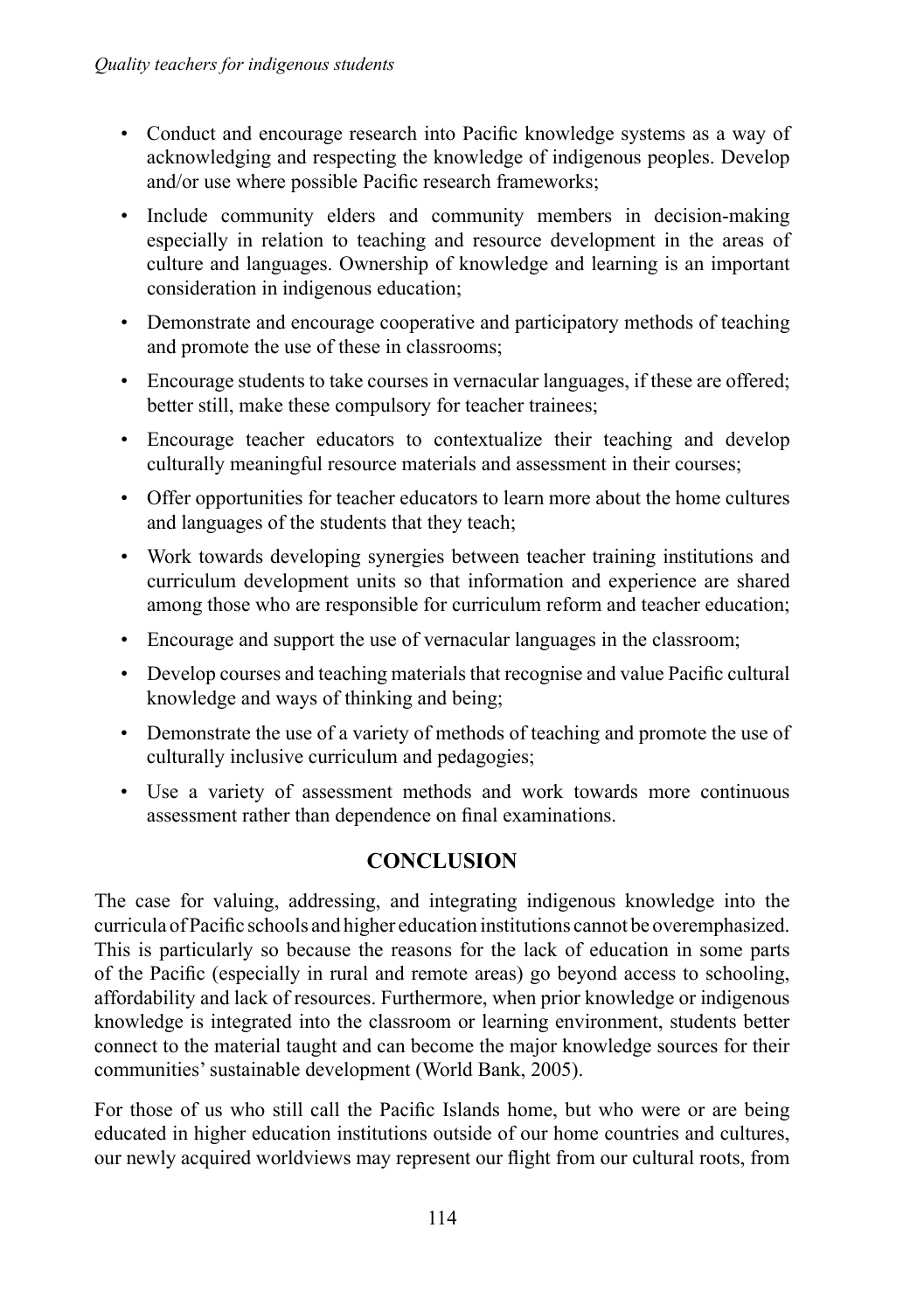nature and from one another. Perhaps it is time that we more closely examine our own (cultural) ways of thinking and knowing in order to explore what might be changed in our teaching and learning, so that we can create for ourselves and for those under our care, an educational environment that is not only sustainable but inclusive in its processes, contexts and outcomes.

I end with a passage from Motarilavoa Hilda Lini, of Vanuatu, who provides a rationale for Indigenous Education in PICs that is difficult to counteract. She says:

Conflicts between indigenous cultural values and foreign values have become ongoing issues since the wave of European contact first hit the Pacific Islands . . . Like a Pacific woman in pain, sometimes the pain becomes unbearable and the Pacific spirituality cries out loudly for attention... These are warning signs to reexamine our past, re-define our peaceful co-existence with others who share the same mother earth and to pay our respect where it is due. This must be accepted as an ongoing process in order to heal the past damage and restore the natural peace elements needed for future generations to inherit their natural human rights in a safe environment (Lini, 2002, p.4).

#### **References**

- Asian Development Bank. (1996). *Report on socio-cultural issues and economic development in the Pacific Islands.* Manila, Philippines: Asian Development Bank.
- Bakalevu, S. (2000). *Ways of mathematising in Fijian society: Module five, Pacific cultures in the teacher education curriculum series.* Suva: USP Institute of Education/UNESCO Chair.
- Barrow, R. (1990). *Culture, values and the language classroom. In Harrison (Ed), Culture and the language classroom* (pp. 54-65). Hong Kong: British Council.
- Burnett, G. (2005). Language games and schooling: discourses of colonialism in i-Kiribati children. *Asia Pacific Journal of Education, 25*(1), 93-106.

Coleman, H. (1996). *Society and the language classroom*. Melbourne: Cambridge

University Press.

Eagly, A.H. & Chaiken, S. (1998). Attitude structure and function. In D. Gilbert, S.T. Fiske & G. Lindzey. (Eds). *Handbook of social psychology* (pp. 269-322), New York, McGraw Hill. (fourth edition).

Fiji T.V. (2006). *Local news,* 7/12.

Hirsh, E.D. (1988). *Cultural literacy*. New York: Random House.

- Johannson-Fua, S. (2006). *Sustainable livelihood and education project report*. Suva: IOE/USP.
- Kelen, C. (2002). Language and learning orthodoxy in English classrooms in China. *Educational Philosophy and Theory, 34*(2), 223-237
- King, L. & Schielmann, S. (2004). *The challenge of indigenous education: practice and perspectives*. Paris: UNESCO.
- Kiste, R. (2002). *Pacific students in the USA.* Personal communication, Honolulu.
- Koloto, A. (2000). *Kakala as a framework for research.* (Personal communication), University of Auckland, N.Z.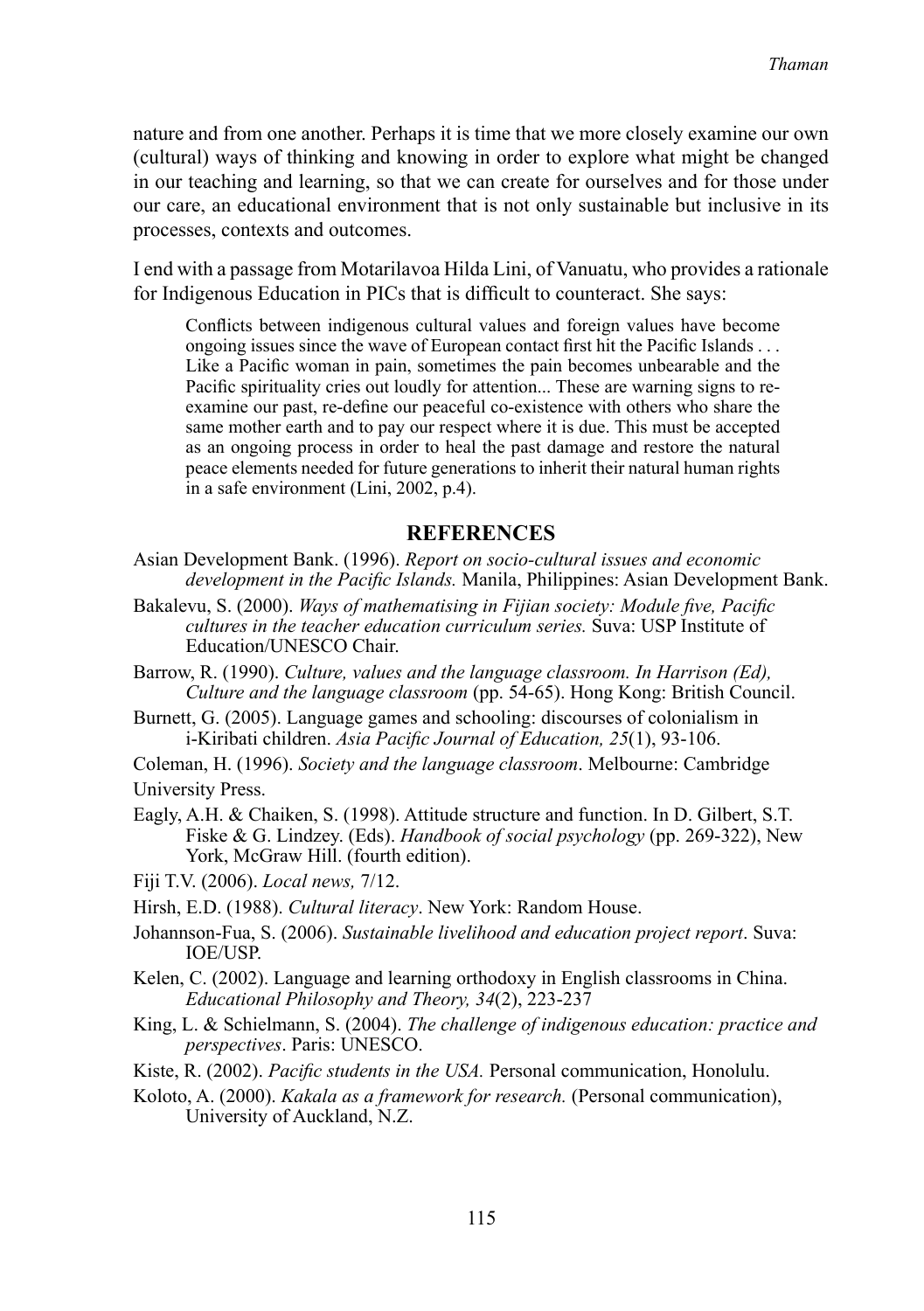- Koloto, A. (2002). *Towards Pacific cultural competency at South Auckland.* Unpublished paper. Auckland: South Auckland Health.
- Leach, F. (1994). Expatriates as agents of cross cultural transmission. In E. Thomas, (Ed.). *International perspectives on culture and schooling: a symposium proceedings* (pp. 371 – 391). London: Institute of Education.
- Lini, M.H. (2002). *Enhancing indigenous wisdom, knowledge and skills with modern education and technology to face a globalised world.* Paper presented at the Pacific Regional Meeting of the International Federation of University Women. Brisbane.
- Linnekin, J. & Poyer, L. (1990). *Cultural identity and ethnicity in the Pacific*. Honolulu: University of Hawaii Press.
- Little, A. (1995). Question of culture and education. *Prospects, 25*(4), 777-784.
- Manu'atu, L. (2000). *Tuli ke ma'u hono ngaahi malie: pedagogical possibilities for Tongan students in New Zealand secondary schools*. EdD thesis, Auckland: University of Auckland.
- Mattewson, C. & Thaman, K. H. (1998). Designing the rebbelib: staff development in a Pacific multicultural environment. In C. Latchem & F. Lockwood (Eds), *Staff development in open and flexible learning* (pp. 115-126). London: Routledge.
- Maua-Hodges, T. (2002). *Tivaevae*. Personal communication.
- Nabobo, U. & Teasdale, J. (1995). Education for cultural identity. *Prospects, 25*(4): 695- 706
- Nabobo-Baba, U. (2006). Knowing and learning: an indigenous Fijian approach. Suva: IPS/USP.
- Nakata, M. (Ed). (2001). *Indigenous peoples, racism and the United Nations*. Sydney: Common Grounds.
- Naisilisili, S. (2011). *Iluvatu: an exploratory study of Cu'u indigenous knowledge and its implications for Fijian education*. Unpublished PhD thesis. Suva: University of the South Pacific.
- Ninnes, P. (1991). *Culture and learning in Western Province, Solomon Islands.* Unpublished MA thesis. Adelaide: Flinders University.
- Pene, F., Taufeulungaki, A. & Benson, C. (2002). *Tree of Opportunity.* Suva: Institute of Education, USP.
- Ramirez, M. & Castaneda, A. (1974). *Cultural democracy, bio-cognitive development and education.* New York: Academic Press.
- Riley, P. (1985). *Discourse and learning*. London: Longman.
- Sanga, K. (2000). *Learning from indigenous leadership. Module six, Pacific cultures in the teacher education curriculum series.* Suva: Institute of Education, USP/ UNESCO Chair.
- Sanga, K. & Taufe'ulungaki, A. (Eds). (2005). *International aid impacts on Pacific education*. Wellington: Institute for research and development in Maori and Pacific education.
- Sanga, K. & Thaman, K.H. (Eds). (2009). *Re-thinking the Pacific education curriculum.*  Wellington: Victoria University Press.
- Serpell, R. (1993). *The significance of schooling.* Cambridge: Cambridge University Press.
- Smith, L. (1999). *Decolonising methodologies: research and indigenous peoples.* London: Zed Books.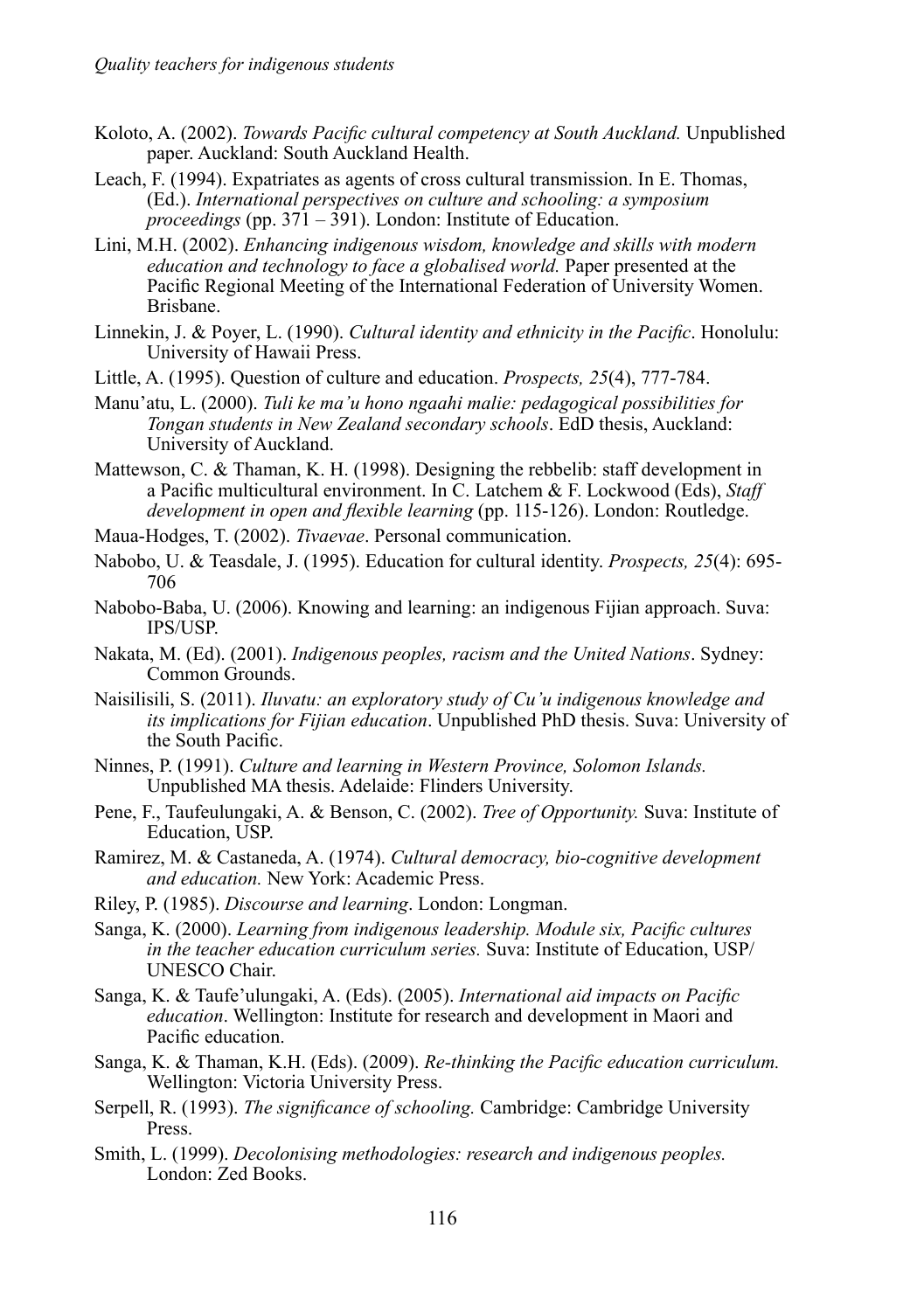- Tamasese, K., Peteru, C. & Waldegrave, C. (1997). *Ole tae ao afua the new morning: Samoan perspectives on mental health and culturally appropriate services. Research Report*. Wellington, N.Z: New Zealand Health Research Council.
- Taufe'ulungaki, A.M. (2000). *Vernacular languages and classroom interaction in the Pacific. Module two, Pacific cultures in the teacher education curriculum series*. Suva: Institute of Education, USP/UNESCO Chair.
- Taufe'ulungaki, A.M. (2002). Pacific education; are there alternatives? In F. Pene, A.M.Taufe'ulungaki & C. Benson, (Eds.). *Tree of Opportunity. Suva*: Institute of Education, University of the South Pacific.
- Taufe'ulungaki, A. & Johannson-Fua, S. (2006). *Hardship, poverty and education in Pacific Island Countries. Project Report.* Suva: IOE/USP.
- Teasdale, R. & Teasdale, J. (Eds). (1992). *Voices in a sea-shell: education, culture and identity.* Suva: UNESCO/IPS.
- Thaman, K.H. (1985). The defining distance: people, places and worldview. *Pacific Viewpoint, 26*(1), 106-115.
- Thaman, K.H. (1988). *Ako and faiako: cultural values, educational ideas and teachers role perceptions in Tonga*. Unpublished PhD thesis. Suva: University of the South Pacific.
- Thaman, K.H. (1992). Towards a culture-sensitive model of curriculum development for Pacific Island Countries. *Directions,13*(1), 1-11.
- Thaman, K.H. (1997). Kakala: a Pacific concept of teaching and learning. Keynote address, Australian Colleges of Education annual conference, Cairns.
- Thaman, K.H. (1993). Culture and the curriculum. *Comparative Education 29*(3), 249- 260
- Thaman, K.H. (1999). Different Eyes: schooling and indigenous education in Tonga. In F. Leach & A. Little (Eds). *Education, Cultures and Economics*. London: Falmer Press, 69-77.
- Thaman, K.H. (2000). Towards a new pedagogy: Pacific cultures in higher education. In R. Teasdale & Z. Ma Rhea, (Eds). *Local knowledge and wisdom in higher education.* (pp. 43-50). New York: Pergamon Press.
- Thaman, K.H. (2002). Vaa: a Pacific foundation for education for inter-cultural understanding. *Paper prepared for a UNESCO/APCEIU regional workshop on Education for international understanding,* Suva: UNESCO Chair.
- Thaman, K.H. (Ed). (2003). *Educational ideas from Oceania*. Suva, Fiji: Institute of Education, USP.
- Thaman, K.K. (2005). Indigenous education and indigenous knowledge systems: a personal reflection. *International Indigenous Journal, 1*(1), 23-24.
- Thaman, K.H. (2010). Teacher capacity for working towards peace and international understanding*. International Journal of Sustainable Development in Higher Education 2*(4), 53-364.
- UNESCO. (2005). *The Decade of education for sustainable development.* Paris: UNESCO.
- Widdowson, H.G. (1987). The roles of teacher and learner. *ELT Journal, 41*(2), 3-88.
- World Bank. (2005). *Education: building on indigenous knowledge. Discussion Paper No.87, 3*. http://www.worldbank.org/africa/default.htm.